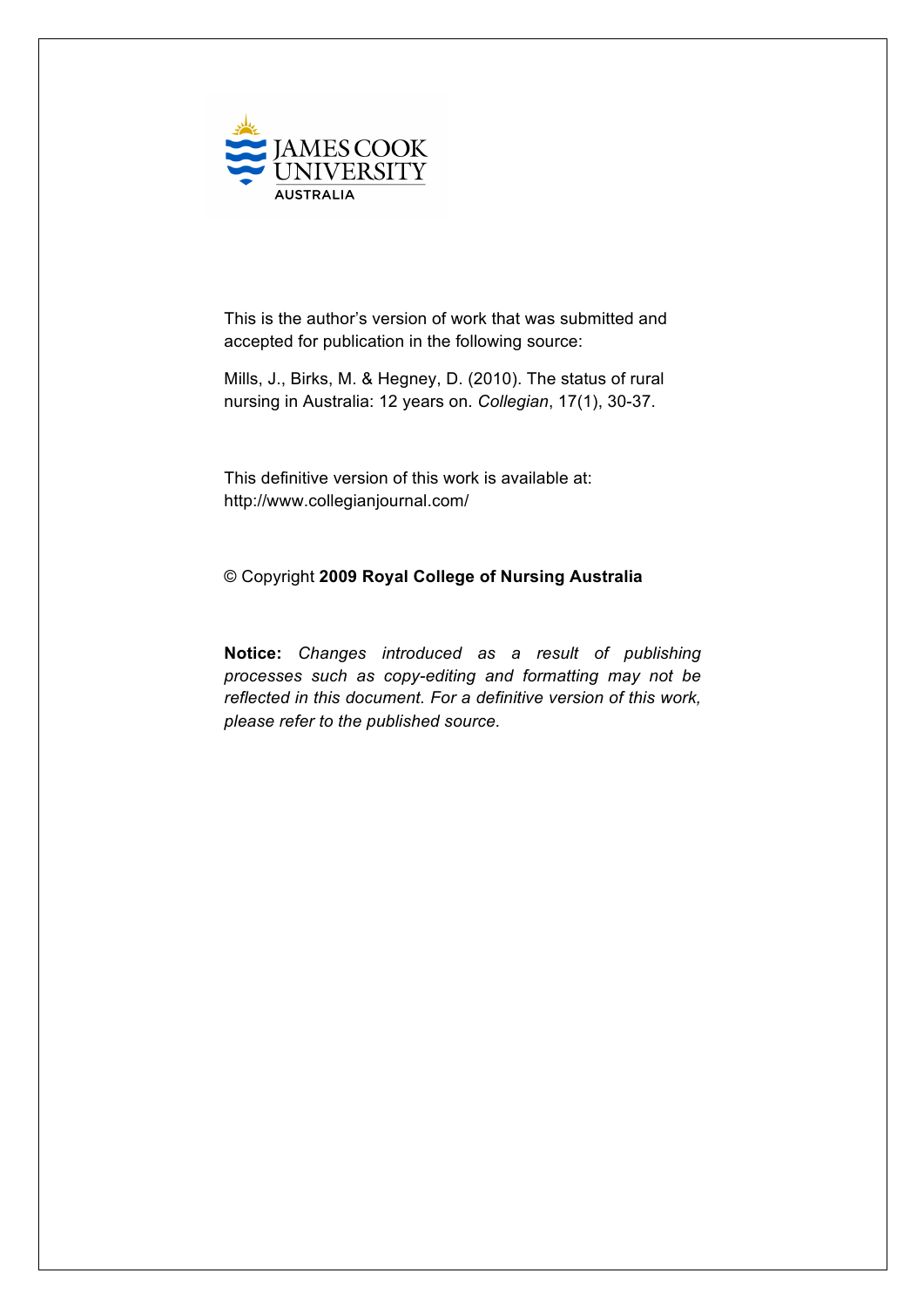# **The Status of Rural Nursing: Twelve Years On**

# **Title Page**

Jane Mills PhD, RN, BN, MN, Grad. Cert.(Tertiary Teaching), FRCNA (Corresponding Author) Senior Research Fellow School of Nursing and Midwifery Monash University Gippsland Campus Northways Road Churchill VIC, Australia, 3842 Email: Jane.mills@med.monash.edu.au Melanie Birks, PhD, RN, BN, MEd Senior Lecturer

Desley Hegney PhD, BA(hons), DNE, COHN, CNNN, RN, RM Professor and Director of Research, Alice Lee Centre for Nursing Studies, Yong Loo Lin School of Medicine, National University of Singapore Email: nurdgh@nus.edu.sg

School of Nursing and Midwifery

Email: Melanie.birks@med.monash.edu.au

Monash University

Gippsland Campus

VIC, Australia, 3842

Northways Road

Churchill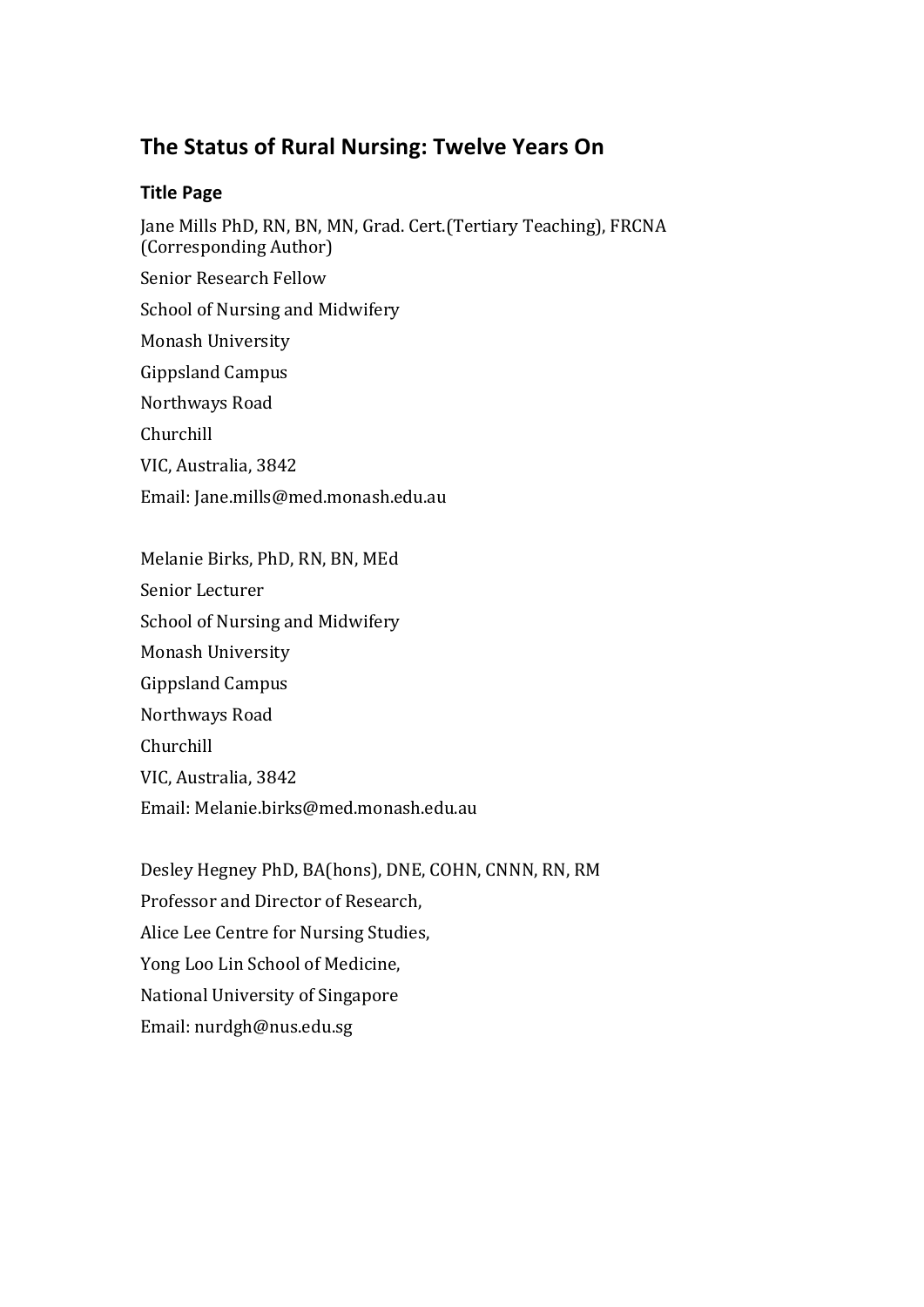## **The Status of Rural Nursing in Australia: Twelve years on**

#### **Abstract**

In 1996 Desley Hegney published a seminal review of the literature concerning the status of Australian rural nurses. This article updates and expands that original paper by reporting on an integrative review exploring the same topic area between the years 1996 until 2008. Findings show that definitions of rural nursing are now integrated with those of remote nursing on a continuum of distance and contextual difference. The role and function of rural nurses is examined, along with a discussion of the importance of a primary health care approach in meeting community needs. The influence of social determinants of health is explored in this context. The culture of rural health workplaces in relation to the role and function of rural nurses is also a feature of this review. Research into the rural nursing workforce and, in particular, the recruitment and retention of staff are examined, with the high attrition rate of new or novice rural nurses pinpointed as a common theme in these studies. Important legislative changes that have affected rural nursing practice are also identified. This article concludes with a discussion of the latest research into Australian rural nursing, focusing on education in rural universities and the potential to develop new or novice nurses through the development of supportive relationships.

*Key Words: rural, remote, nurse, workforce, legislation*

## **Introduction**

In 1992 the Association for Australian Rural Nurses (now the Rural Nursing and Midwifery Faculty of the Royal College of Nursing, Australia) was established, providing an avenue through which academics, clinicians and policy makers could discuss and advocate for inquiry into what had previously been an invisible area of practice. Research studies about rural nursing and rural nurses in Australia followed, with a seminal article by Desley Hegney,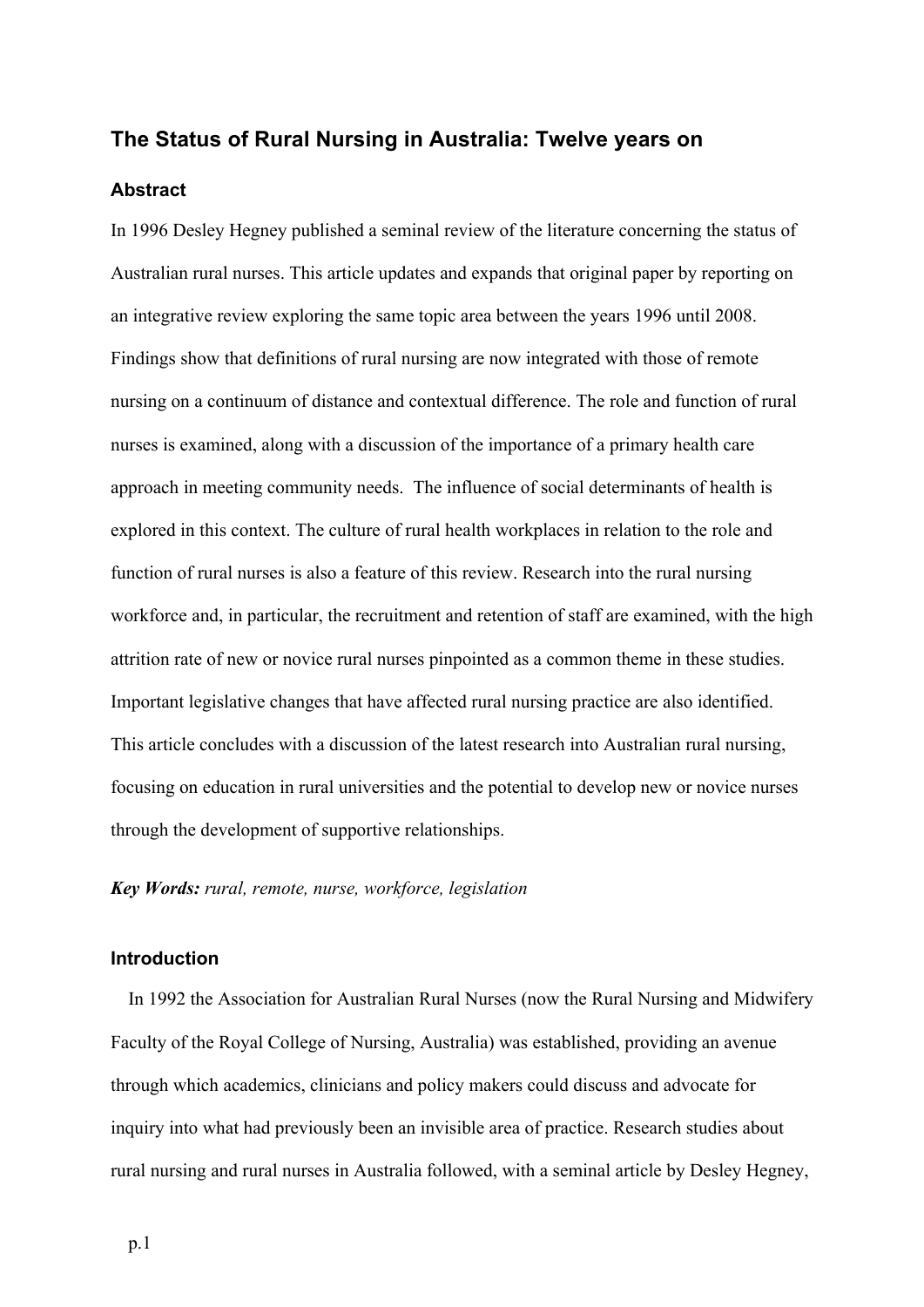*The Status of Rural Nursing in Australia: A review* being published in 1996 (1996). This article defined rural nursing, identified the role and function of the rural nurse and discussed rural nurses' extended role. Issues of job satisfaction, lack of anonymity, recruitment and retention, preparation for practice, peer support, culture, legal aspects and relationships with medical officers were also discussed in this significant contribution to the literature.

Reviewing the literature from 1996 onwards, this paper will explore and discuss definitions of rural nursing and factors that impact on the role and function of nurses working in rural areas, including advanced practice in primary health care settings. Context and the implications of living and working in the same community will be explored in relation to culture, anonymity, and the problem of workforce. Changes to legislation that now impact on rural nursing practice will also be outlined. The article will conclude with an account of the progress that has been made in developing and supporting rural undergraduate nurses and developing a culture that is supportive of learning and professional development in rural health workplaces.

# **Search Methods**

A systematic search of the literature was undertaken of the electronic databases CINAHL, Ovid MEDLINE, PubMed, Proquest, and Medline, as these are most relevant to nursing. The search terms used were a first level combination of *rural*, *nurse* and *Australia*, limited by the years 1996-2008 and to English publications. This process resulted in 178 articles that were then mined using the following terms: *advanced practice*, *education*, *recruitment, retention, culture, mentoring* and *legislation*. The search terms used to guide this search were derived from the findings of Hegney's (1996) review and were expanded based on the authors' knowledge and experience of developments in rural nursing practice in Australia over the last decade. Abstracts of these articles were examined and all articles that discussed the status of rural nursing were retrieved. Relevant policy documents were also obtained from the websites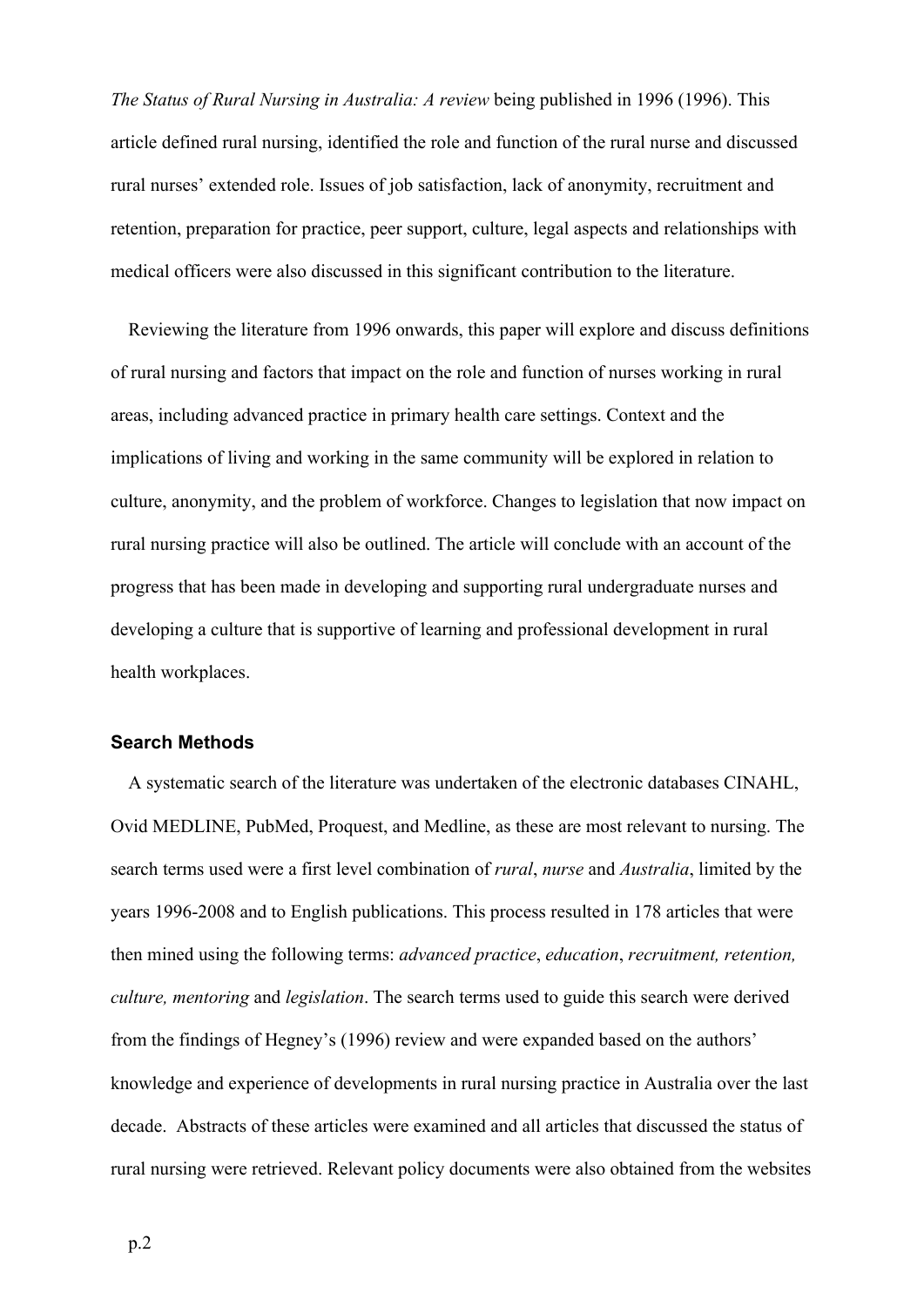of the Federal, State and Territory governments, Australian Rural Nurses and Midwives, National Rural Health Alliance, the Australian Institute of Health and Welfare, and the Australian Bureau of Statistics.

The following discussion present an integrative review of the literature retrieved. Through the use of an integrative review, we are able to present a detailed examination of current themes that exist in the literature relating to rural nursing in Australia.

# **Rural Nursing**

Who is a rural nurse? Researchers exploring the field of rural nursing have answered this question in a manner appropriate for their study. Given the broad nature of this role, researchers will often rely on participant self-definition (Mills, Francis, & Bonner, 2007a; National Rural Health Alliance, 2005). Originally the identity of rural nurses was tied to population numbers and health service staffing mixes that included the presence or absence of a resident medical practitioner (Hegney, 1996; Thornton, 1992). In recent times the definition of rural nursing has been widened to include nurses working outside of major metropolitan areas where patients have reduced access to health services. These nurses may practice within teams that have resident or non-resident members such as medical practitioners, allied health practitioners and specialist nurses (Francis, Bowman, & Redgrave, 2002).

Within the literature, debate is ongoing in respect to the difference between rural and remote area nurses. The role of the nurse working in remote areas is more clearly defined by the context of their practice (Council of Remote Area Nurses of Australia, 2008; Currie, 2007; Yuginovich & Hinspeter, 2007). Research indicates that nurses working in rural areas (similar to those working in remote communities) use a lifespan approach to practice; these nurses are considered to be generalist-specialists whose role is influenced by the context in which they work (Hegney, 1997a, 1997b; Hegney, 2000; Hegney, Pearson, & McCarthy, 1997). On average both rural and remote nurses are older (43 – 42.8 yrs) than their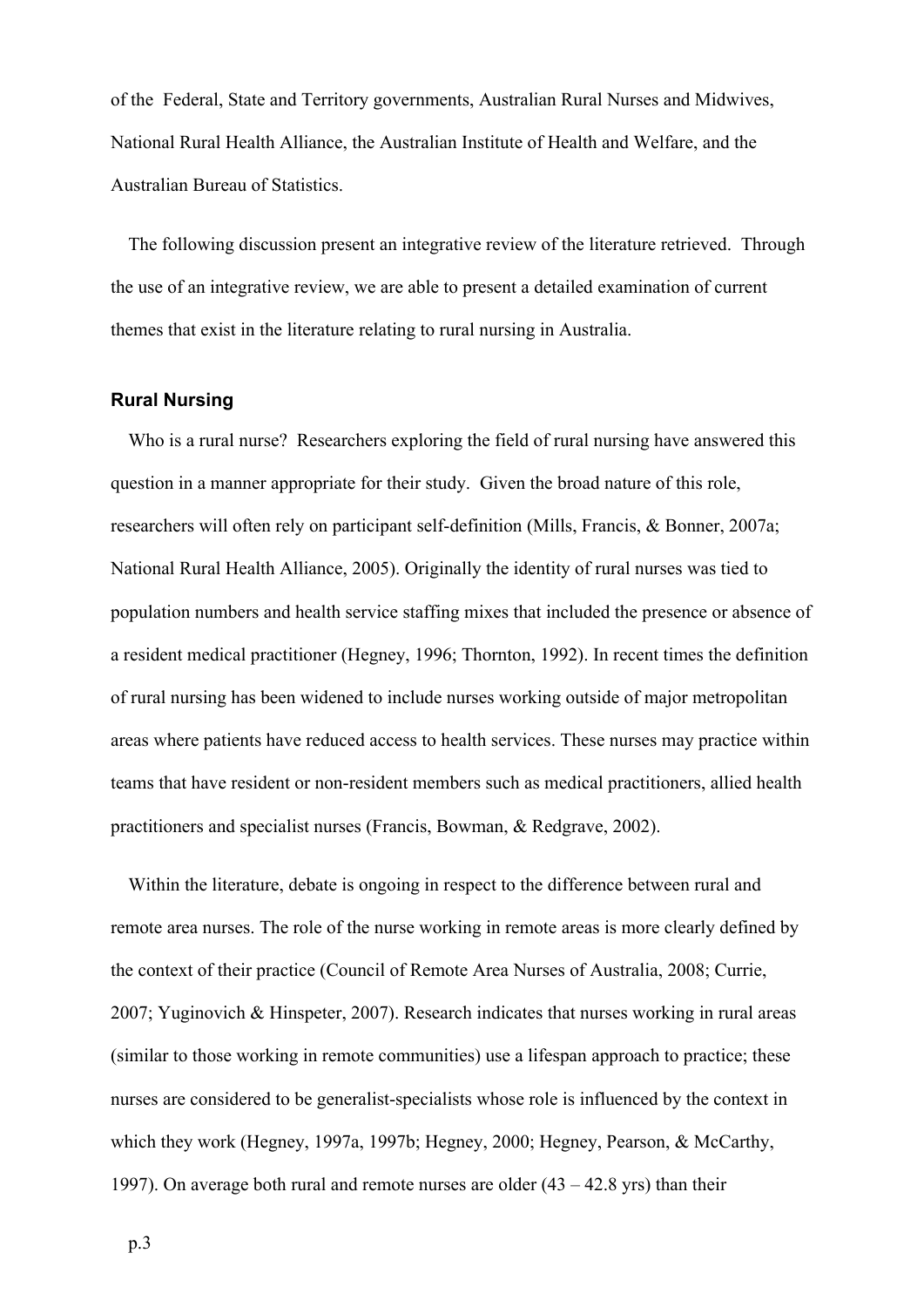counterparts working in major cities (41.9 yrs) (Australian Institute of Health and Welfare, 2008c).

Context of practice in rural areas is much more divergent than context of practice in remote areas, and it is this this divergence, which creates the point of difference between the two. Kruske et al. (2008) argue the generalist role of rural nurses increases as the population declines. Thus, the more remotely nurses are located, the greater is the generalist nature of the work. Context of practice therefore is the most major influence on the role of the rural or remote area nurse. . Influences on context include: distance from a tertiary referral centre, the size and composition of the team in which nurses work; the prevailing working conditions; and the size and composition of the community for whom nurses care (including ethnicity). When these factors are taken into consideration it is apparent that rural and remote area nurses' generalist role is found along a continuum and that there are more similarities than differences in their roles (Kruske, et al., 2008).

The Australian Government have formulated several measures of rurality and remoteness that provide a framework for clarifying the context of nursing in rural, or remote areas (Australian Government Department of Health and Ageing, 2005). Of these, The Remoteness Area Structure within the Australian Standard Geographical Classification (ASGC), produced by the Australian Bureau of Statistics (ABS, 2002) is currently used to produce the Australian Institute of Health and Welfare 'Nursing and Midwifery Labour Force statistics' (Australian Institute of Health and Welfare, 2008c). This structure consists of five categories based on an accessibility/remoteness index (ARIA) score, which measures the remoteness of a point based on physical road distance to the nearest service facility in an urban centre (Australian Bureau of Statistics, 2001). Statistical research that uses the AGSC as a framework for analysis informs policy and funding decisions affecting rural and remote nurses. In order to compare like with like therefore, it can be argued that the ASGC is the most appropriate classification system by which a rural nurse can be designated.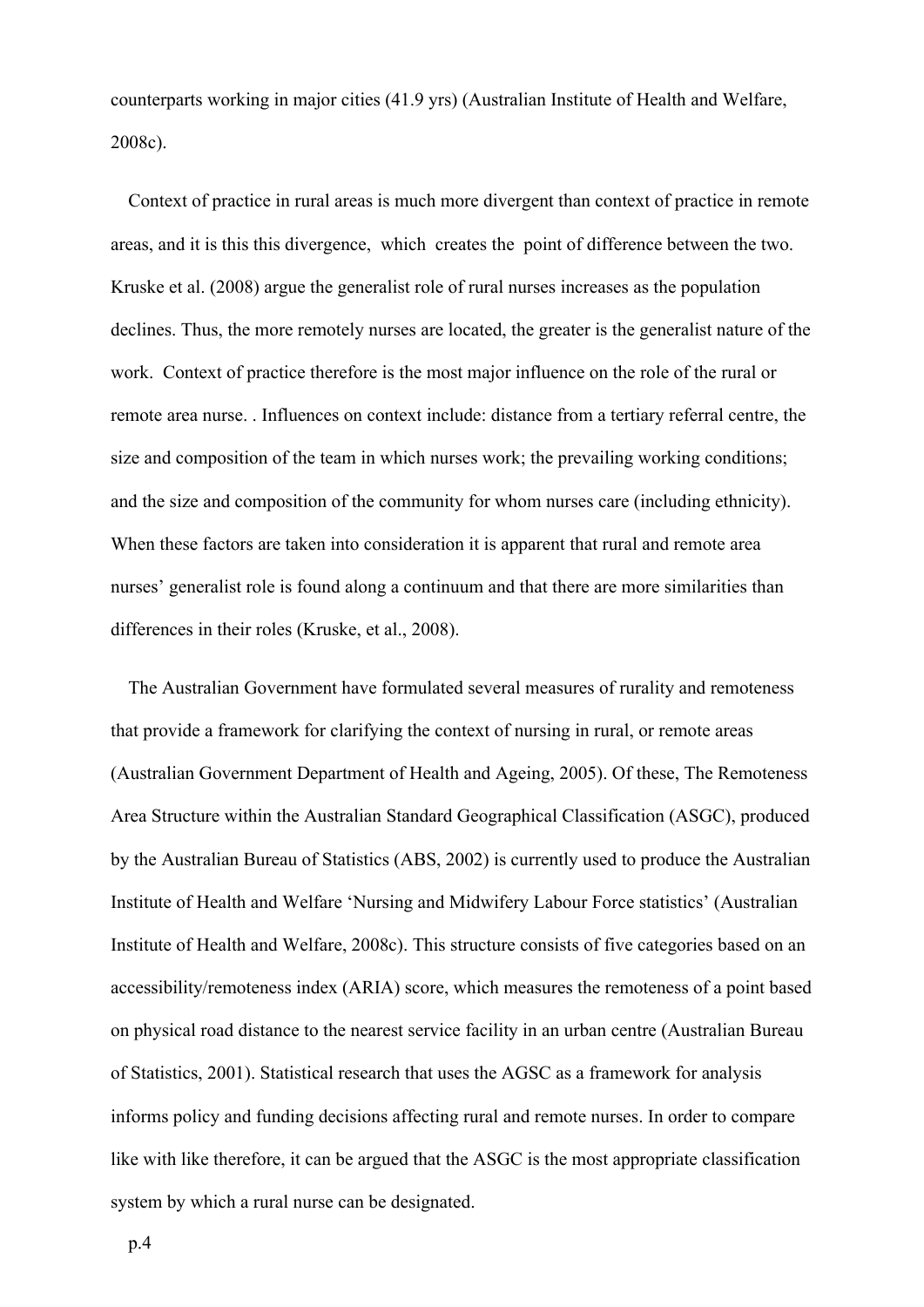The Australian Institute of Health and Welfare consider nurses working in the categories of outer regional, remote and very remote to be non-metropolitan (Australian Institute of Health and Welfare, 2008c). The following figure (1) illustrates the number of non-metropolitan, ( rural, remote or very remote) nurses in Australia. Data from 2001 and 2005 indicate a steady increase in numbers, with the greatest increase occurring in outer regional areas. More recent data have not been published and the reliability of future published data is likely to be questionable given the poor returns currently experienced by the AIHW during the renewal of registration process.



**Figure 1: Rural Nursing Workforce Adapted From (Australian Institute of Health and Welfare, 2008c).**

A key report produced by the Australian Productivity Commission (2005) (which also used the ASGC classification) found that the rural and remote nursing workforce was the most stable and sustainable of the health professions. Figure 2 illustrates differences between health care professionals and population ratios, relative to major city levels.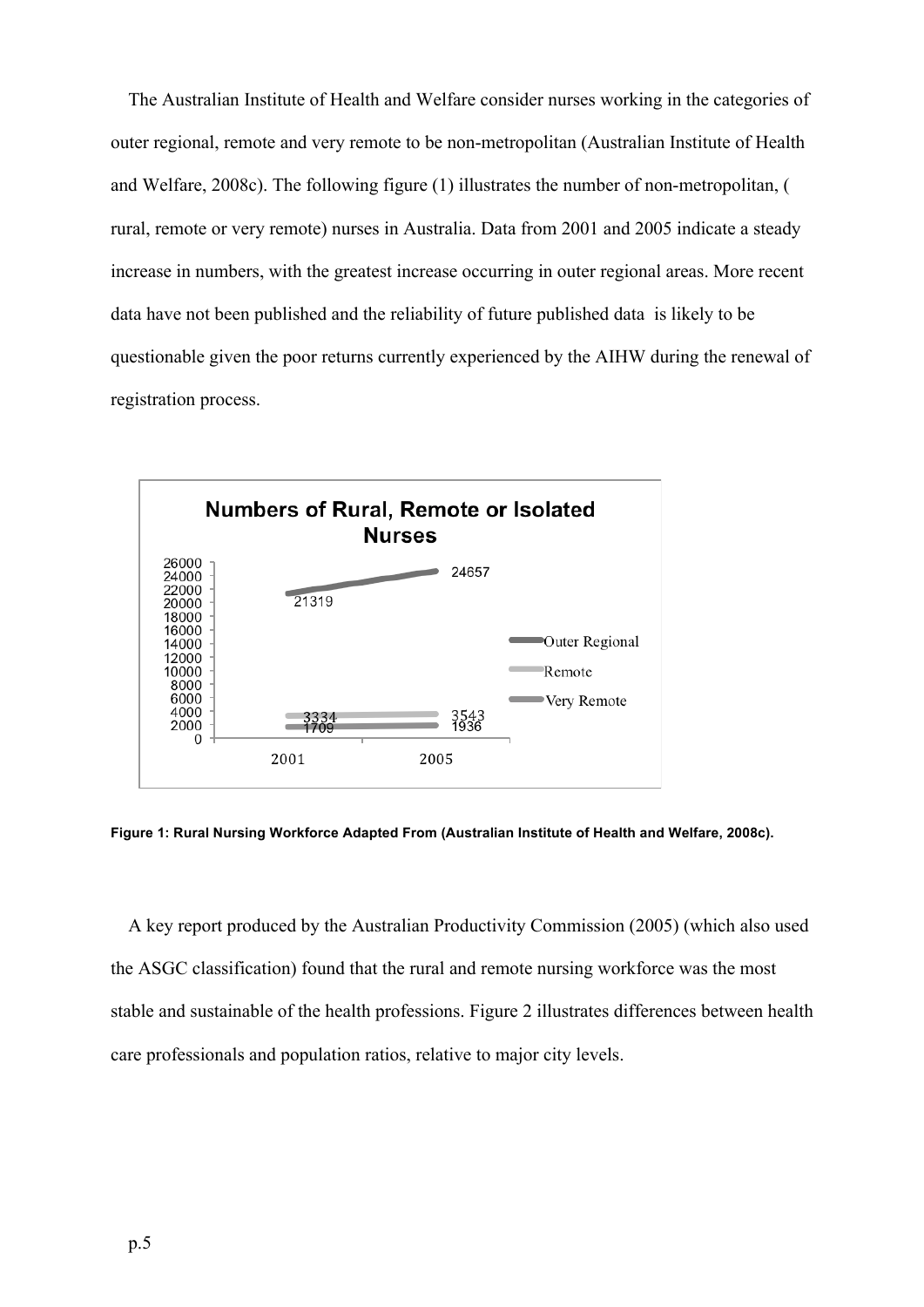

**Figure 2: Health Care Professionals Relative to Location Adapted from (Productivity Commission, 2005, p. 205).**

#### **Role and Function of Rural Registered Nurses**

While it is acknowledged that rural nurses work along a continuum from novice to expert (Benner 1994), the multifaceted and diverse role of the rural nurse (Kenny & Duckett, 2003), results in a particular emphasis in the literature on the importance of advanced nursing practice (Hegney, 1997b; Roberts, 1996). Advanced practice nurses demonstrate specialist skills and knowledge gained through further studies and/or extensive experience, and as such can be considered an authority in their field. Nurses endorsed by the Queensland Nursing Council who have successfully completed The Rural and Isolated Practice Nursing Endorsement (RIPRN) to work under the *Health (Drugs & Poisons) Regulation* 1996 (Timmings, 2006) are one example of rural nurses who work at an advanced level.

These advanced rural nurses 'integrate education, research, management, leadership and consultation into their clinical role' (National Rural Health Alliance, 2005, p.4) with some expert nurses achieving nurse practitioner status (Bagg, 2004). Despite the fact that the original legislation in Australia permitting a nurse practitioner role was limited to nurses working in rural and remote areas, earlier studies raised concerns that the attainment of nurse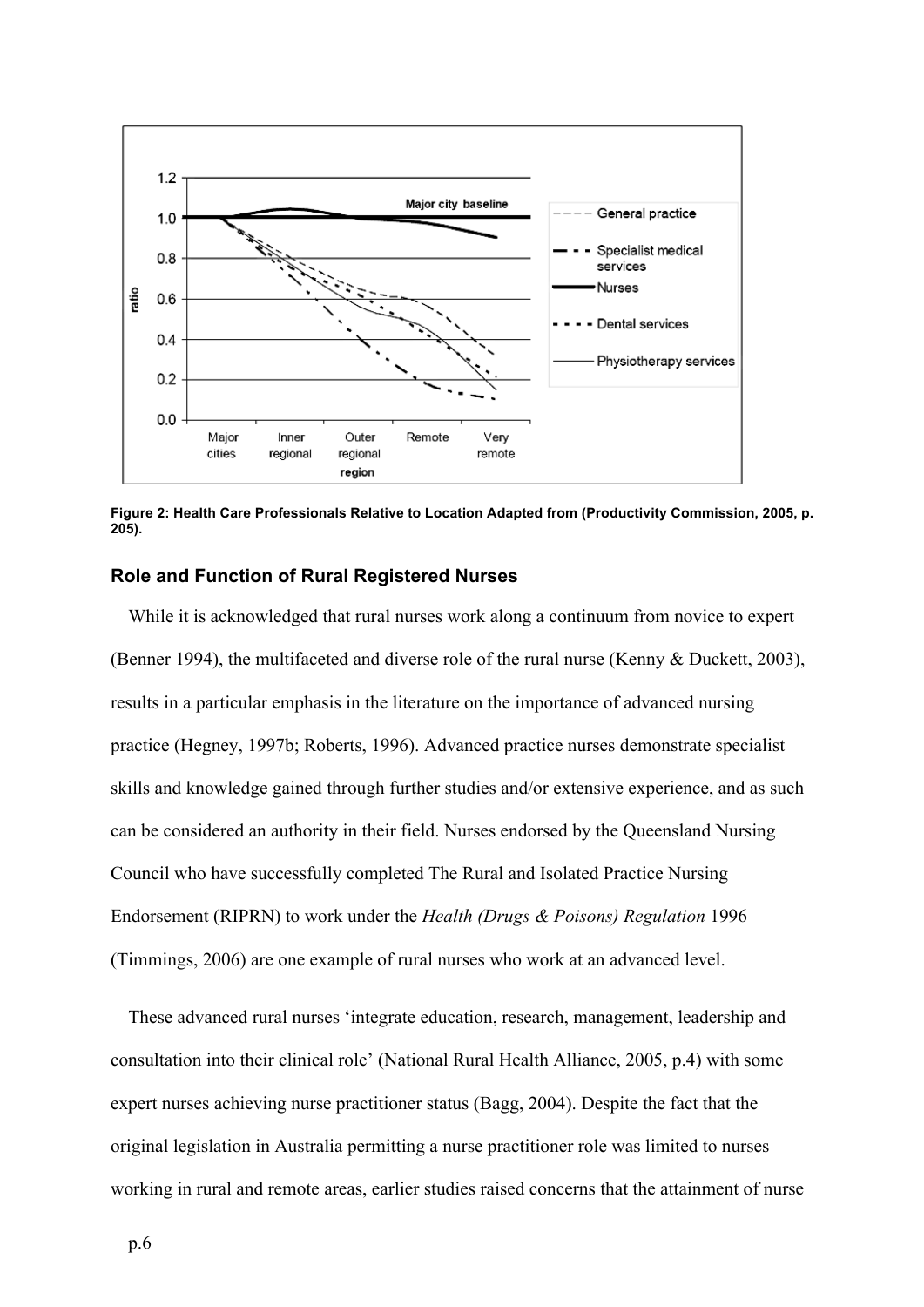practitioner status within the rural nursing workforce was limited by a high proportion of the population not holding an undergraduate nursing degree (Hegney & McCarthy, 2002; Kenny & Duckett, 2003). However, these concerns have been unfounded, with several States (e.g. New South Wales and Western Australia) initially providing alternative routes to nurse practitioner status (through demonstration of expert knowledge rather than a Master degree), thus overcoming the limitation of an academic qualification. However, despite these initiatives, and the relative isolation of their work, the number of actual rural nurse practitioners remains very small relative to the overall number of rural nurses. A recent national survey found that in 2007 there were only 11 rural/remote/generalist Australian nurse practitioners registered to practice (Gardner, 2007). The reasons for these low numbers could be related to the lack of academic qualifications, disinterest by rural nurses in a nurse practitioner role, the role confusion outlined by Turner, Keyzer and Rudge (2007); the lack of nurse practitioners to access the Medical Benefits Scheme (MBS) and the Pharmaceutical Benefits Scheme (PBS) or many other influences. Regardless, exploration of these influences is beyond the scope of this review.

Francis et al. (2002) argue that the context of rural nursing practice means that nurses will often work in isolation from a multidisciplinary team. Findings from a later study examining the practice of rural mental health nurses support this view (Gibb, 2003). Francis et al.'s (2002) extensive review of the literature identified a set of core areas that determined a rural nurse's ability to manage their practice well, these include: interpersonal skills, management ability, knowledge of legal and ethical concepts, advanced clinical practice, education, and research. Such a broad range of areas is indicative of the generalist role of rural nurses, a situation intensified by reduced levels of health professional support in delivering models of service delivery and care as compared to their metropolitan counterparts.

In addition to the professional isolation often experienced by rural nurses, there are other common characteristics of rurality that influence their role and function. The World Health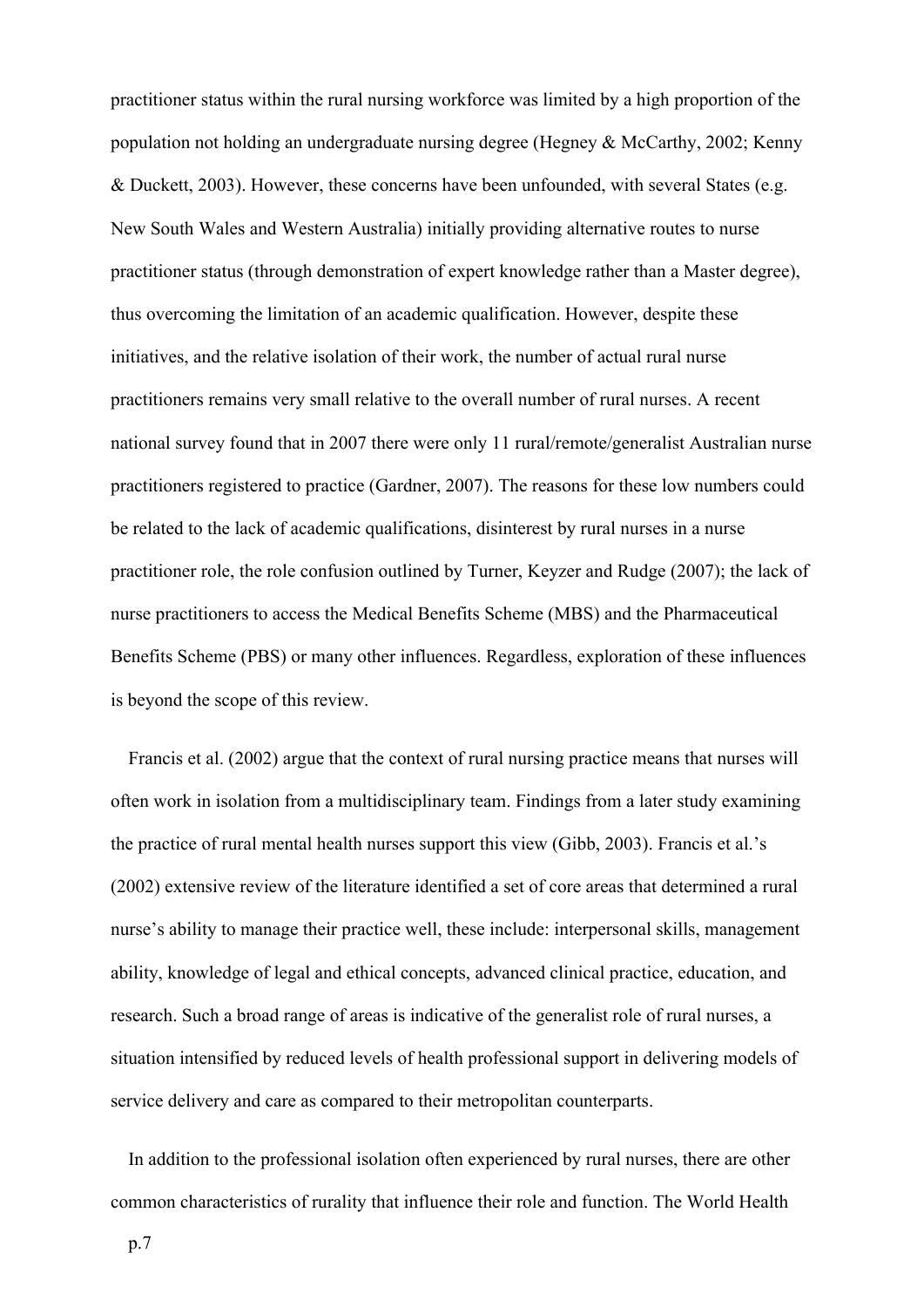Organization (WHO) identifies a number of social determinants of health, such as poverty, stress, unemployment, social support, food and transport, that impact on health status (Simmons & Hsu-Hage, 2002). These factors are particularly significant in rural and remote areas in Australia. We know that people living in these areas have less access to health care services provided by multidisciplinary teams of professionals and adequate and affordable transport. The lack of primary, secondary and tertiary education services limits students' scholarly attainment and school attendance. There is also a greater degree of socio economic disadvantage, reduced access to affordable healthy foods in some rural or remote areas, and higher incidences of injury, infections and zoonoses related to industry and the environment (Australian Institute of Health and Welfare, 2008a, 2008b; Hugo, 2002; Larson, 2002; Simmons & Hsu-Hage, 2002).

For Aboriginal and Torres Strait Islander peoples<sup>1</sup> living in rural or remote areas of Australia, these same characteristics of rurality result in even poorer health outcomes as they are compounded by this population groups' higher incidence of chronic disease and a greater prevalence of risk factors such as smoking, alcohol and other drug use, hypertension and obesity. Even though the majority of Indigenous Australians live in major cities and inner regional areas, a much larger proportion of the total Indigenous population (25%) lives in remote or very remote Australia, as compared to the proportion of non-Indigenous population (2%) (National Rural Health Alliance, 2006; Pink & Allbon, 2008). For Indigenous Australians, culture also becomes a social determinant of health when the practices and beliefs of mainstream health care providers do not align with their own (Wilson & Grant, 2008).

 $\overline{a}$ 

<sup>&</sup>lt;sup>1</sup> Throughout this paper we will use the term Indigenous Australians to include both Aboriginal and Torres Strait Islander people.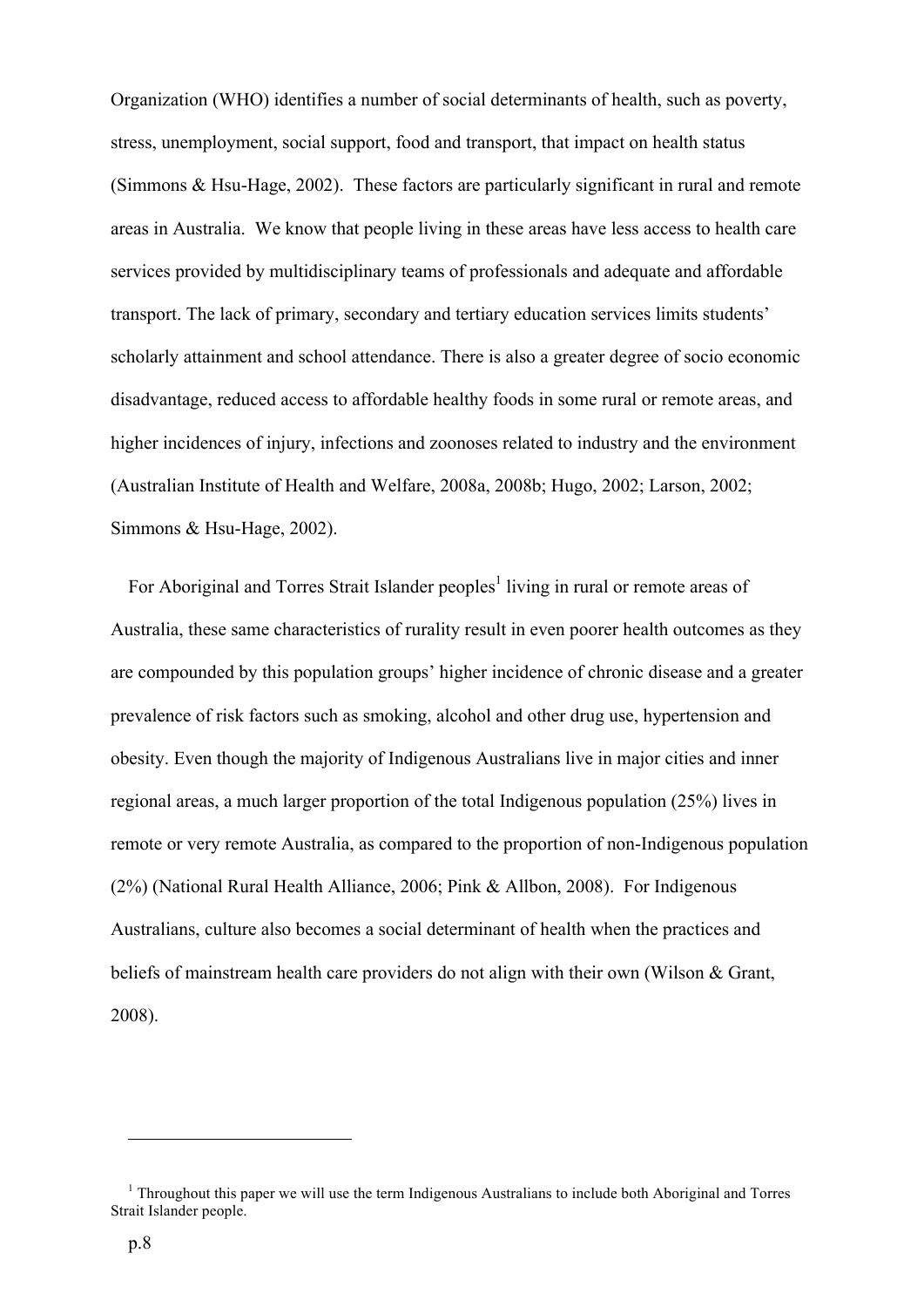In order to address the influence of the social determinants of health , rural nurses need to be a 'jack of all trades and master of many' (Hegney 1995 cited in Hegney, 1996, p. 1) in order to meet community needs. Use of a primary health care approach that encompasses all people, belief systems and life circumstances is integral to the role and function of rural nurses (Francis & Chapman, 2008). Policy developments following on from the recently released WHO final report on the social determinants of health (2008) will demand a reorientation of rural nurses' role to a comprehensive primary health care model of service delivery and care. Given that the current workforce has been prepared for practice through predominantly hospital based training, such a shift will have to be underpinned by comprehensive education in the tenets of primary health care. This will support the development of a new role for rural nurses, compared to the traditional role which has been to operate within an illness orientated medical model (Mahnken, 2001).

## **Living and Working in the Same Community**

#### *Rural Culture*

Culture may be defined as 'the ways in which people live their lives and the values and beliefs which lie behind what they do in everyday activities' (Gray & Phillips, 2001, p.53) . People who live in rural communities often share an ideology of difference compared to urban dwellers, underpinned by a need to protect and preserve local infrastructure such as hospitals, schools and services (Dade Smith, 2004). This sense of belief in the significance of rural communities by their members may lead to the exclusion of some groups, such as Indigenous people, immigrants, women, the young and the old, who are sometimes seen by more powerful sectors of local rural communities as non-productive community members (Gray & Phillips, 2001). Conversely groups that may be considered a minority in other towns have shaped the culture of some rural communities significantly. An example of this is the well-established migrant populations from countries such as Greece and Italy who have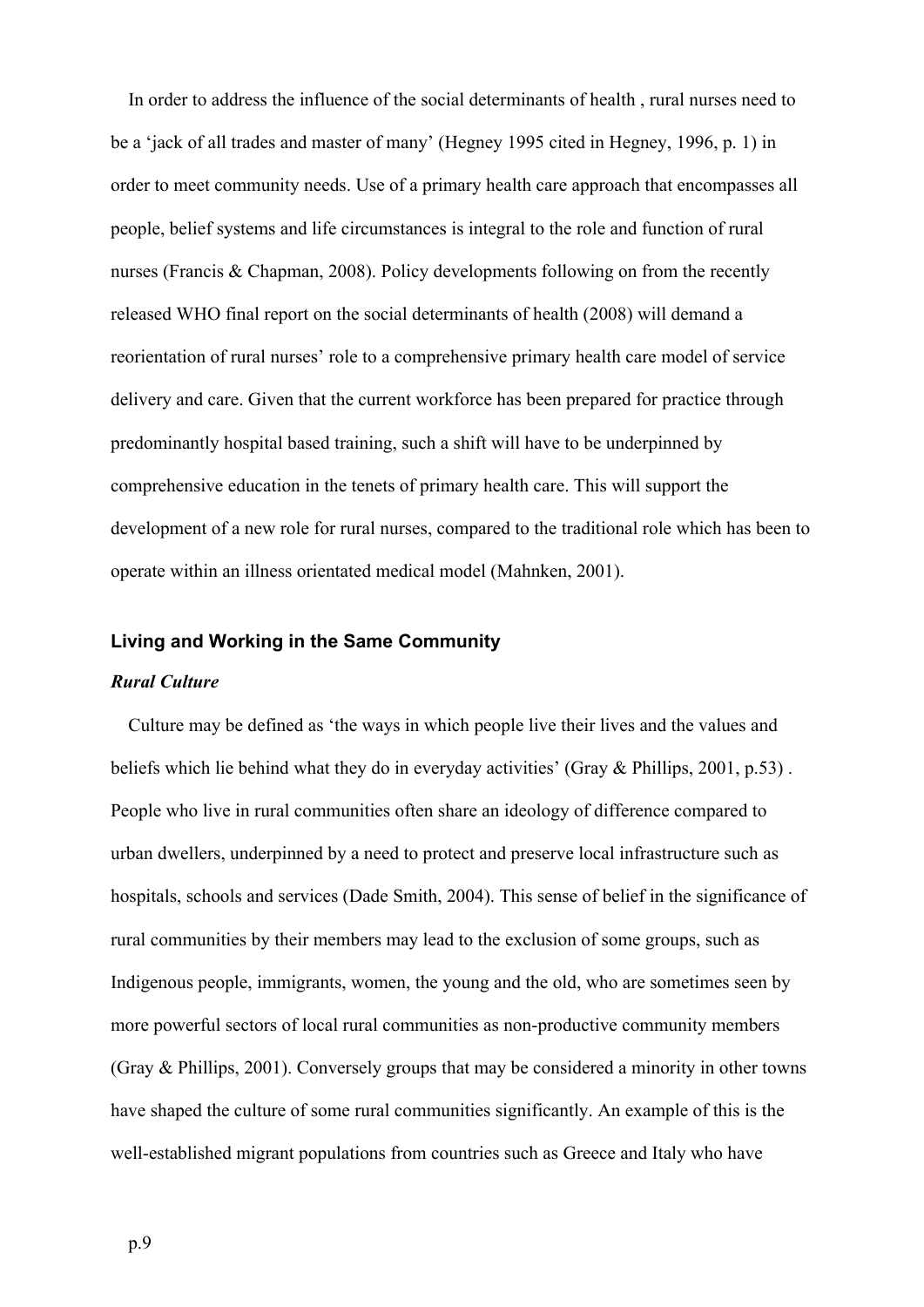greatly influenced local primary production to include activities such as viniculture (Hegney, et al., 2008)

It is of utmost importance, therefore, that rural nurses are culturally prepared to work in rural communities. One area which has seen significant improvement is the ability of rural nurses to work appropriately within Indigenous communities. This improvement can be seen to be a direct result of the formation of the Congress of Aboriginal and Torres Strait Islander Nurses (CATSIN) in 1997. Outcomes from the program of advocacy that CATSIN has engaged with over time are evident in the cultural awareness training required of both urban and rural nurses by government and non-government organisations, and the inclusion of an Indigenous health subject in many undergraduate nursing programs (Indigenous Nursing Education Working Group, 2002).

## *The Culture of Rural Health Workplaces*

Influencing the work of rural nurses are the implications of living and working in the same community, a phenomena that can be termed 'live my work'. 'Live my work' describes a phenomenon whereby rural nurses need to learn to manage their worlds from the perspectives of community member, nurse and health care consumer (Mills, et al., 2007a).

The concept of culture therefore impacts on rural nurses in a variety of ways. Not only do rural nurses have to understand the culture of the wider community, they also need to understand and be able to manage their local workplace culture. This includes understanding and communicating to others the idiosyncrasies and work patterns of general practitioners, and other allied health practitioners with whom they work (Mills, et al., 2007a). This translator role is one that rural nurses also must adopt within the community, frequently acting as a buffer between GPs and patients outside of normal work hours (Zeitz, Malone, Arbon, & Fleming, 2006).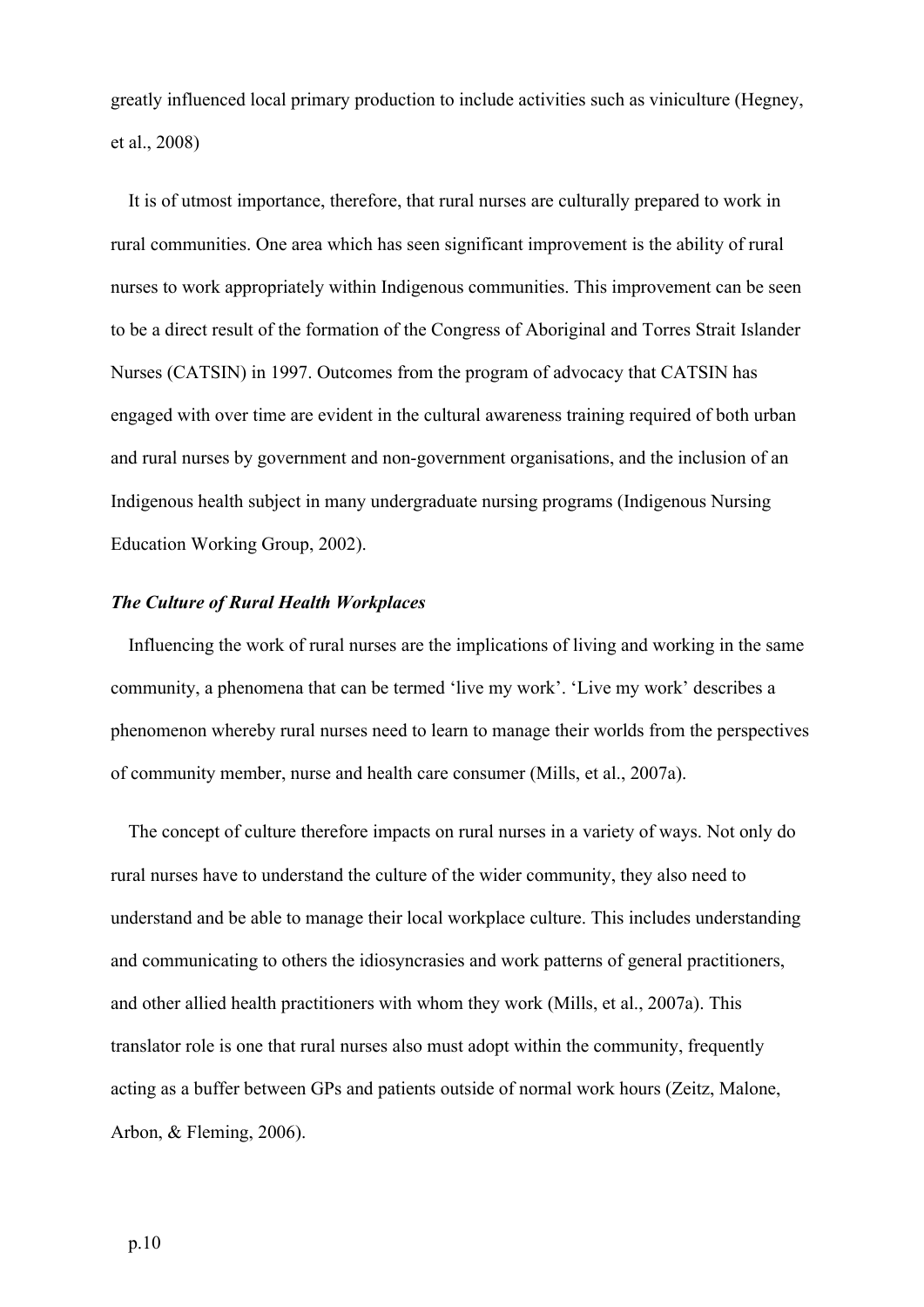Living their work includes a requirement for nurses to maintain relationships with other members of the health care team outside of work, which subsequently affects dynamics within the work environment. Findings from a study by Lea & Crickshank (2007) illustrate the social cliques in rural health care facilities that can arise from life outside of work. Such social cliques have the potential to lead to undercurrents in the workplace that foster a "pecking order", placing new and novice rural nurses at the bottom. High workloads, an expectation that graduate nurses will "hit the ground running", a lack of role models and the breadth of the nursing role are all identified in this study as key barriers in assimilating new staff into the culture of rural health care facilities (Lea & Cruickshank, 2007). The outcome from not being able to perform to an unrealistically high level as a student or new graduate working in a rural health care facility can result in experiences of marginalization, overt and covert criticism, and being ostracized as a consequence of not belonging to the social clique (Sedgwick & Yonge, 2008). Horizontal violence such as this, expressed in the form of gossiping, exclusion and allowing new or novice nurses to "sink or swim" forms the cultural underbelly of rural health workplaces (Mills, Francis, & Bonner, 2008a). Such findings strengthen support for Francis et al.'s (2002) suggestion that the list of core areas required for rural nursing practice incorporate interpersonal, communication, management and advanced clinical skills.

#### *Anonymity*

For rural nurses, their working day is not contained in working hours, rather wherever they are other community members will identify them as a nurse as well as a community member. For some rural nurses this results in them feeling as though they are 'living in a fish bowl' (Blue, 2002, p.200) always under surveillance; others feel that they are living and working in a supportive community environment, possibly closer to family and friends (Hegney, McCarthy, Rogers-Clark, & Gorman, 2002b). Rural nurse's interconnectedness with the community usually results in informal and formal interactions with others that build social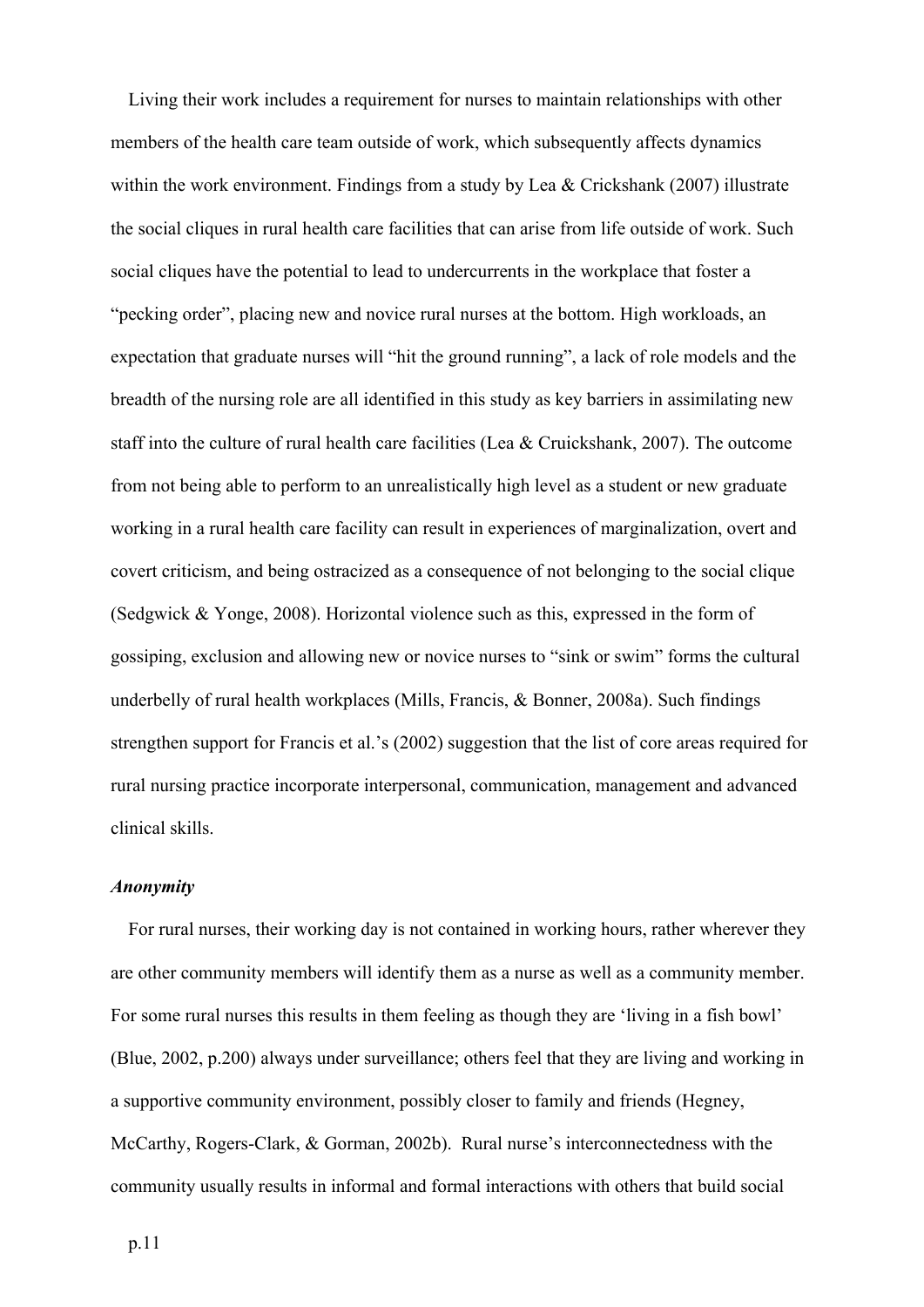capital through a sharing of knowledge and resources. Social capital in this sense is considered a positive outcome of increased trust between community members with reciprocity, or giving back, considered normal (Lauder, Reel, Farmer, & Griggs, 2005). A recent study discussed the dual relationships that many rural nurses have to account for when working with clients requiring palliative care (Kenny, Endacott, Botti, & Watts, 2007). Research about pharmacists and social workers working in rural towns found that they also struggle with high visibility that results in a lack of privacy and increased personal risk from disenfranchised members of the community (Allan, Ball, & Alston, 2008).

## **The Rural Nursing Workforce**

The most prominent theme that arises in the literature that is the subject of this integrative review is the issue of recruitment and retention. Mills, Francis and Bonner (2006) argue that the literature regarding the "problem" of workforce for rural nurses is embroiled in the politics of signification. Academics see the clinical area as the problem, whereas industry sees the undergraduate preparation of nurses as the issue. The inadequacy of universities to sufficiently prepare undergraduates to enter rural nursing practice was also noted in the 2002 Australian Senate Inquiry into Nursing (Crowley & West, 2002; Kenny & Duckett, 2003). There is evidence of common ground, however, when both academics and advocates, such as professional bodies and unions, discuss the inequity between the level of support provided to undergraduate and graduate doctors to attract them into rural practice and that provided to rural and remote nurses (Hanna, 2001). There is also general agreement between academics, advocates and government that the international shortage of nurses (International Council of Nurses, 1999, 2006) continues to have a significant influence on the ability to recruit appropriately prepared nurses (Hegney & McCarthy, 2000; Iliffe, 2000; National Nursing Workforce Forum, 2000; Productivity Commission, 2005).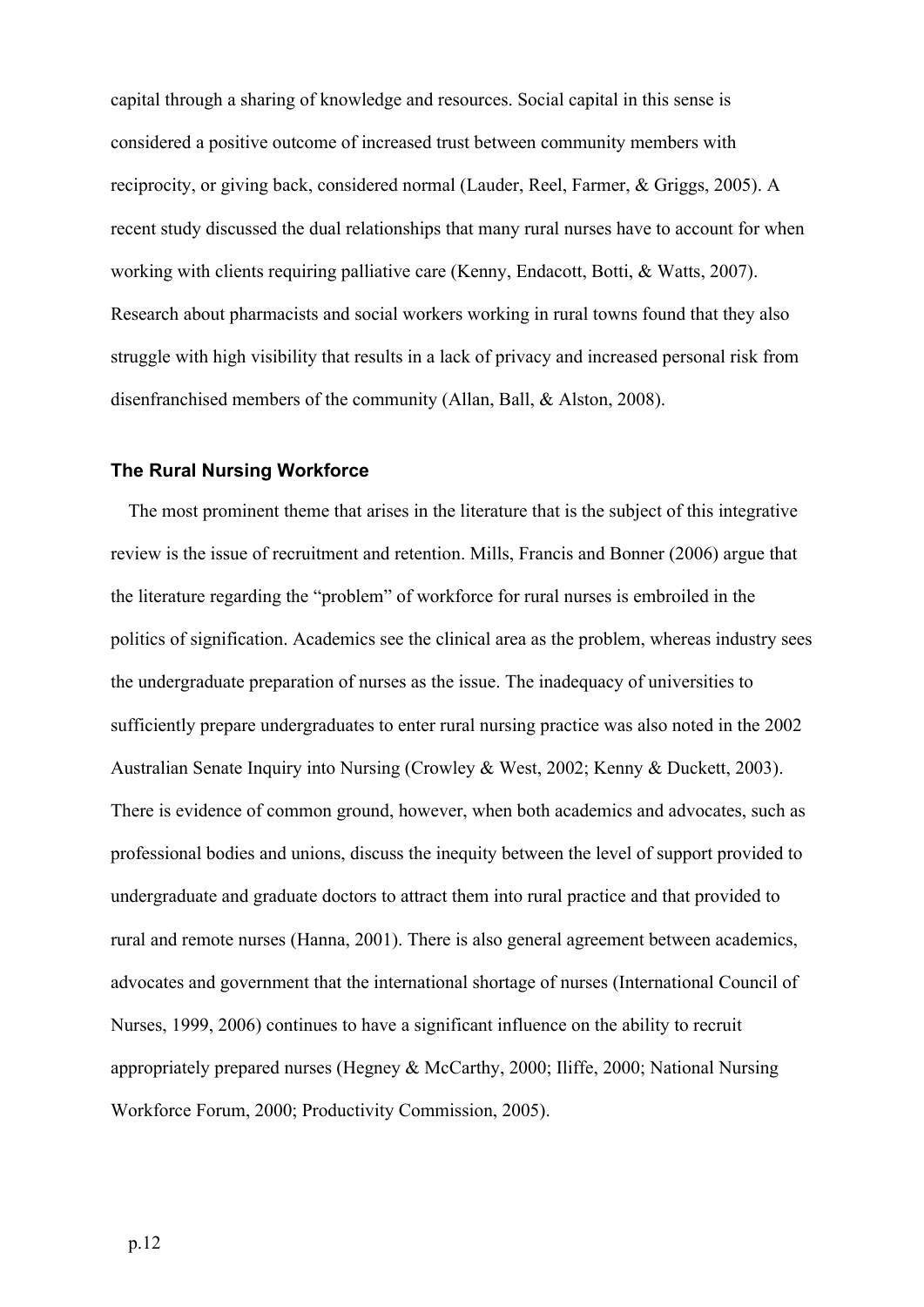Research into factors that influence the recruitment and retention of rural and remote nurses in Queensland found that management practices in rural health facilities, emotional demands of work, poor workplace communication, family responsibilities, and a lack of management recognition for work well done, were the main reasons for nurses changing employers (Hegney, McCarthy, Rogers-Clark, & Gorman, 2002c). Of note are the findings from the study by Hegney, McCarthy, Rogers-Clark & Gorman (2002c) who found a high attrition rate for participants who were new graduates. The authors postulate that this could be attributed to limited opportunity for rural undergraduate clinical placements and a sense of "culture shock" resulting from moving to a rural area, which is congruent with later studies discussing the experience of new graduates in rural health care facilities (Lea & Cruickshank, 2007; Wallace & Boylan, 2007).

The same study also examined the factors that rural nurses considered important in retaining nurses in the workplace. Being part of a team, job satisfaction, a rural lifestyle, relationships with nursing colleagues in the health facility and a sense of belonging to the community were identified as the top five reasons to stay (Hegney, McCarthy, Rogers-Clark, & Gorman, 2002a). These findings were supported in later studies in Australia and overseas that also identified positive aspects of nursing in a rural community (Hegney, et al., 2002b; Mills, Francis, & Bonner, 2008b; Teasley, et al., 2007).

## **Legislation and Rural Nursing**

Over the past twelve years, all States and Territories have undertaken a review of legislation that regulates nurses and midwives. The most significant change for nurses employed in rural and remote areas has been the implementation of registration, endorsement or authorization provisions for the nurse practitioner role in all States and Territories. These provisions recognize that communities in rural areas rely heavily on nurses with advance practice skills (National Rural Health Alliance, 2005). Associated Acts, such as drugs and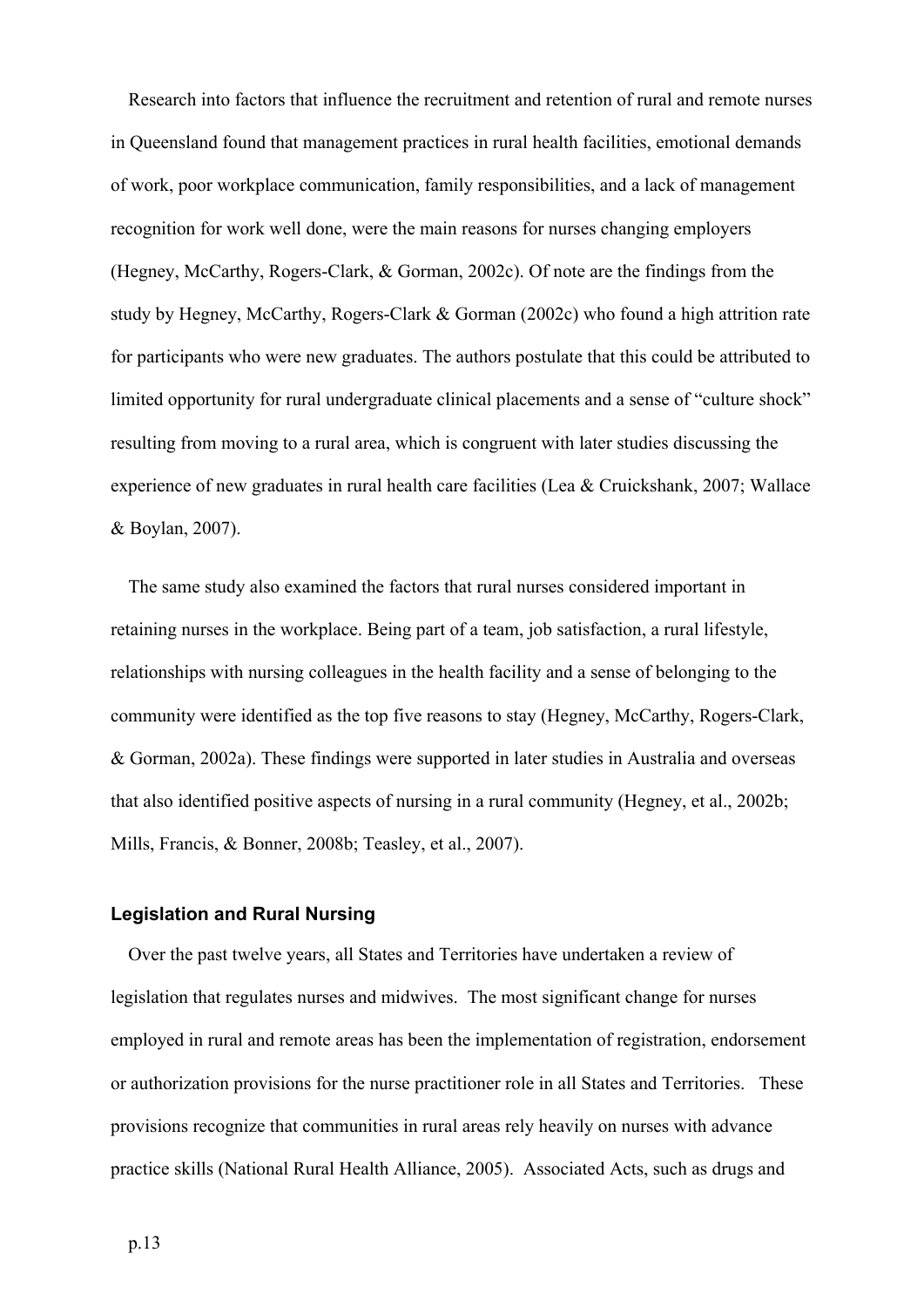poisons legislation, have also been amended to accommodate the expanded role of Nurse Practitioners, however, at the time of writing this article, the Australian Government's Pharmaceutical Benefits Scheme remains unavailable to nurse practitioners.

The vast majority of nurses employed in rural areas are not nurse practitioners yet many are required through necessity and community expectation to perform in an advanced role. Endeavouring to meet the needs of clients and patients as and when these needs arise may result in nurses breaching legal boundaries enshrined in legislation such as nurses Acts and drugs and poisons legislation. Greater flexibility in the role of nurses in rural areas, along with a revision of associated legislation, is necessary to ensure that communities are provided with a least a minimal standard of health care (Sullivan, Francis, & Hegney, 2008). In Queensland such amendments occurred in 2001 with the introduction of the rural and isolated practice endorsement for registered nurses known as RIPRN (Timmings, 2006).

While these measures go some way to recognize and legitimise the unique role of nurses in rural locations, governments must accept the need to clarify the role of nurses in rural and remote areas and increase their legal status through appropriate changes to legislation, funding and policy (Sullivan, et al., 2008). Increased accessibility to educational programs that address the specific requirements of nurses employed in these locations will promote safe, effective practice (National Rural Health Alliance, 2005), ultimately decreasing the potential for nurses to be forced to perform below an acceptable standard of care. Such measures should address barriers that currently exist that reduce opportunities for experienced nurses to secure nurse practitioner status. These activities are necessities that will ensure high standards of care within legal boundaries regardless of geographical location of employment.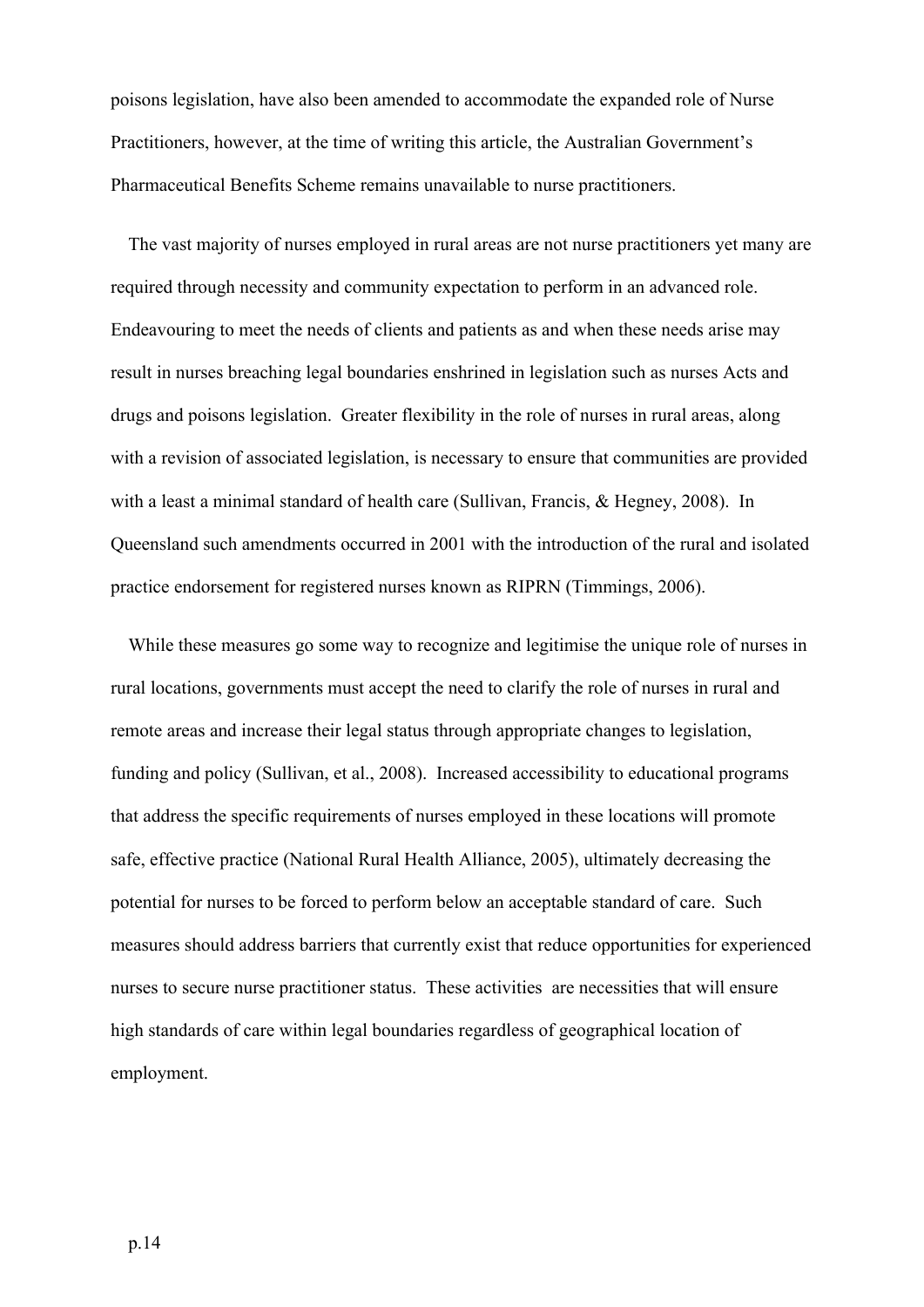## **Developing and Supporting Rural nurses**

More recent research and publication in the field of rural nursing focuses on developing alternative undergraduate programs that aim to prepare local people to become nurses in rural communities. One of the outstanding initiatives reported in the literature is the establishment of a satellite campus on Thursday Island in the Torres Strait, by the School of Nursing, Midwifery and Nutrition of James Cook University (2005). Such a strategy is reflective of the recommendations of the Indigenous Nurse Education Working Group whose report *getting em n keeping em* (2002) provided clear guidance to Australian schools of nursing and midwifery regarding the recruitment and retention of Indigenous people into undergraduate nursing programs (Usher, Miller, Turale, & Goold, 2005).

Research undertaken in other rural universities has found that while there were challenges in studying at a rural satellite campus (such as learning through the use of video or audio recordings of lectures), the advantages outweighed the disadvantages. Students at the Renmark Campus of Flinders University in South Australia reported greater levels of support from their family and friends than they would have experience had they relocated to an urban university campus, the ability to form a close supportive network with other students because of the small size of the group, and opportunities to experience local clinical placements that fostered potential future employment as a registered nurse (Gum, 2007).

Developing a culture that supports learning in the workplace is an ongoing project for many rural nurses who demonstrate leadership attributes in their practice (Gibb, Anderson, & Forsyth, 2004). Mentoring as a strategy to improve the retention of rural undergraduates was introduced as part of the Australian Government Rural and Remote Nurse Scholarship Program in 2003 (Mills, Lennon, & Francis, 2006). Since then research has shown that experienced rural nurses often act as a translator of local culture, guides to the politics of rural nursing, and are clinical teachers for new or novice rural nurses, cultivating and growing staff though a variety of mentoring relationships (Gibb, Forsyth, & Anderson, 2006; Mills, 2008).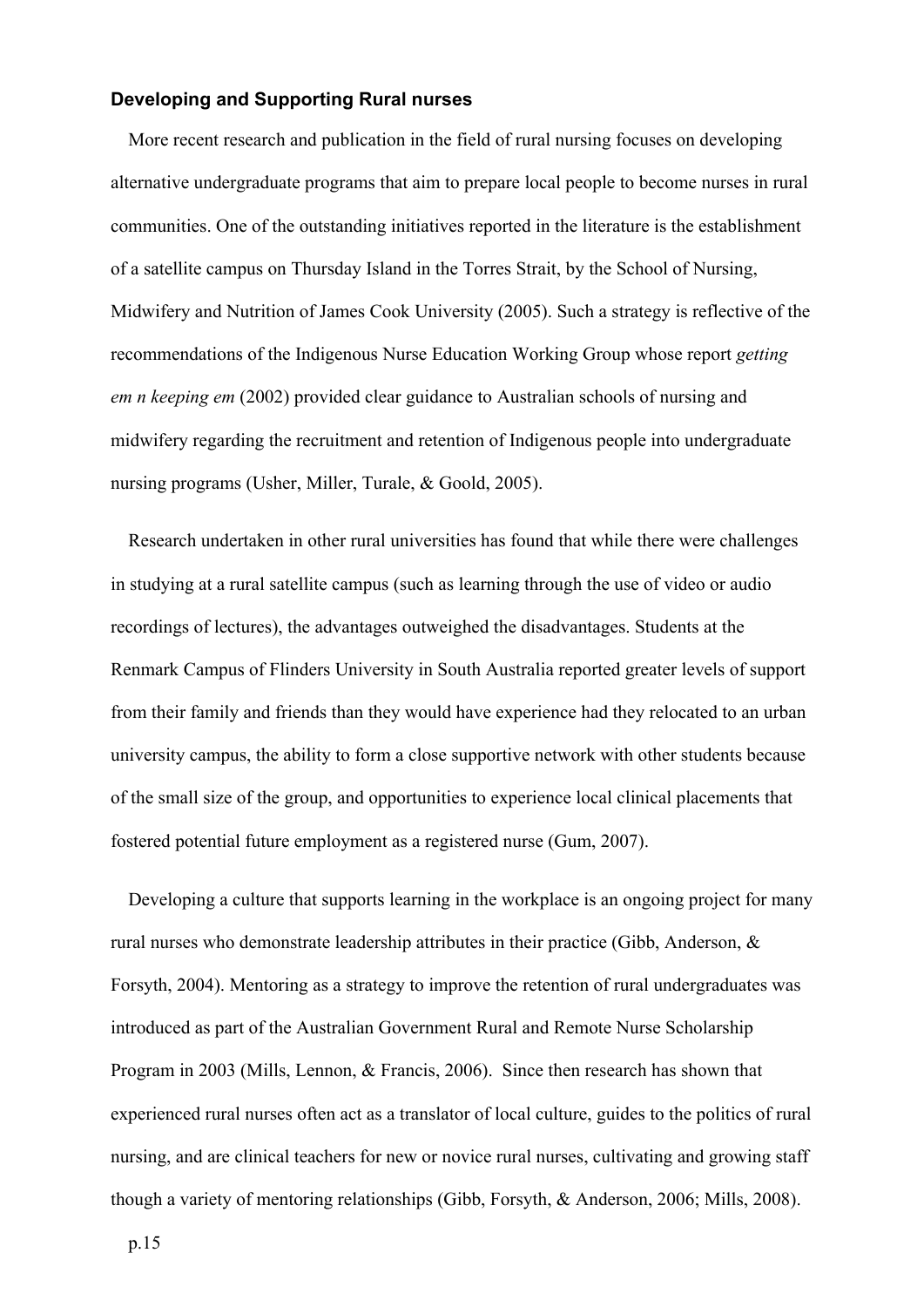Furthermore, accidental mentoring also happens when an experienced rural nurse observes or senses a critical incident has occurred for a new or novice rural nurse and supports them for a short time to manage and understand the situation (Mills, Francis, & Bonner, 2007b). These supportive activities are particularly effective in reducing the effect of those negative factors described above that impact on recruitment and retention of nurses in rural or remote areas.

#### **Conclusion**

Twelve years following the publication of *The Status of Rural Nursing in Australia: A review* what progress has been made? The body of knowledge relating to Australian rural nursing is now well established and continues to grow. In this integrative review of the literature, rural, and remote nursing practice has been explored in depth, focusing on issues of significance to this unique area of practice. The role and function of rural nurses, the implications of living and working in the same community, workforce issues, legislation and preparation for practice and the importance of developing and supporting rural nurses are common themes in the published work. The increasing body of knowledge regarding nursing in rural areas has proved the impetus for changes in the role of the registered nurse, including accompanying legislation. While these are positive steps, it is apparent that some States have moved further in the recognition of the specialist, advanced role of rural nurses. It is apparent, therefore, that national equality in the legitimization of these nurses' role and adequate preparation and support for this important professional role is achieved. The future for rural nursing in Australia is nonetheless bright, with increasing acknowledgement of the significant of the nursing role in the delivery of health services in the rural and remote areas of our vast country.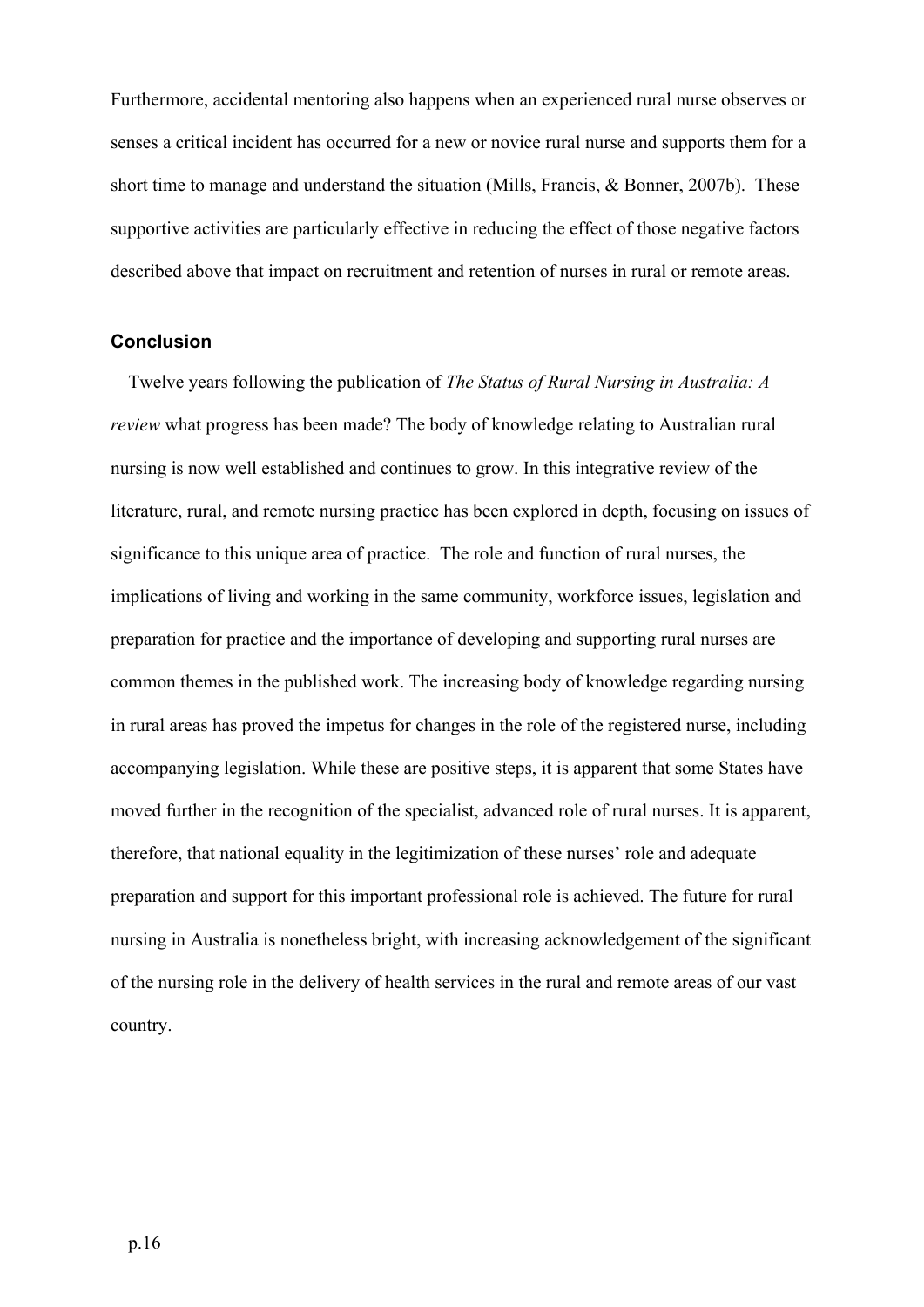#### **References**

- ABS (2002). *Australian Standard Geographic Classification*. Canberra: Australian Government.
- Allan, J., Ball, P., & Alston, M. (2008). 'You have to face your mistakes in the street': the contextual keys that shape health service access and health workers' experiences in rural areas. *Rural and Remote Health, 8*(Online), 835.
- Australian Bureau of Statistics (2001). *ABS Views on Remoteness*. Canberra: Australian Government.
- Australian Government Department of Health and Ageing (2005). *Review of the Rural, Remote, and Metropolitan Areas (RRMA) Classification Discussion Paper (Without Prejudice)*.
- Australian Institute of Health and Welfare (2008a). *Australia's health 2008*. Cat. no. AUS 99. Canberra: AIHW.
- Australian Institute of Health and Welfare (2008b). *Indicators for chronic diseases and their determinants*.
- Australian Institute of Health and Welfare (2008c). *Nursing and Midwifery Labour Force 2005*. Canberra: Australian Government.
- Bagg, J. (2004). Rural Nurse Practitioners in South Australia: Recognition for Registered Nurses Already Fulfilling the Role. *Australian Journal of Rural Health, 12*, 3-5.
- Blue, I. (2002). Characteristics of Australian Rural Health Care Professional Practice. In D. Wilkinson & I. Blue (Eds.), *The New Rural Health* (pp. 190-203). Melbourne: Oxford University Press.
- Council of Remote Area Nurses of Australia (2008). About RANs Retrieved 29 September, 2008, from http://www.crana.org.au/ab.php?ID=2
- Crowley, R., & West, S. (2002). *The Patient Profession: Time for Action - Report on the inquiry into nursing*. Canberra, Australia: Senate Community Affairs References Committee.
- Currie, S. (2007). *Remote area nurses - why won't they stay?*
- Dade Smith, J. (2004). *Australia's Rural and Remote Health: A social justice perspective*. Croyden, Victoria: Tertiary Press.
- Francis, K., Bowman, D., & Redgrave, M. (2002). Knowledge and Skills Required by Rural Nurses to Meet the Challenges of a Changing Work Environment in the 21st Century: A review of the literature *National Review of Nursing Education in 2002: Literature reviews* (pp. 154-215). Canberra: Commonwealth of Australia.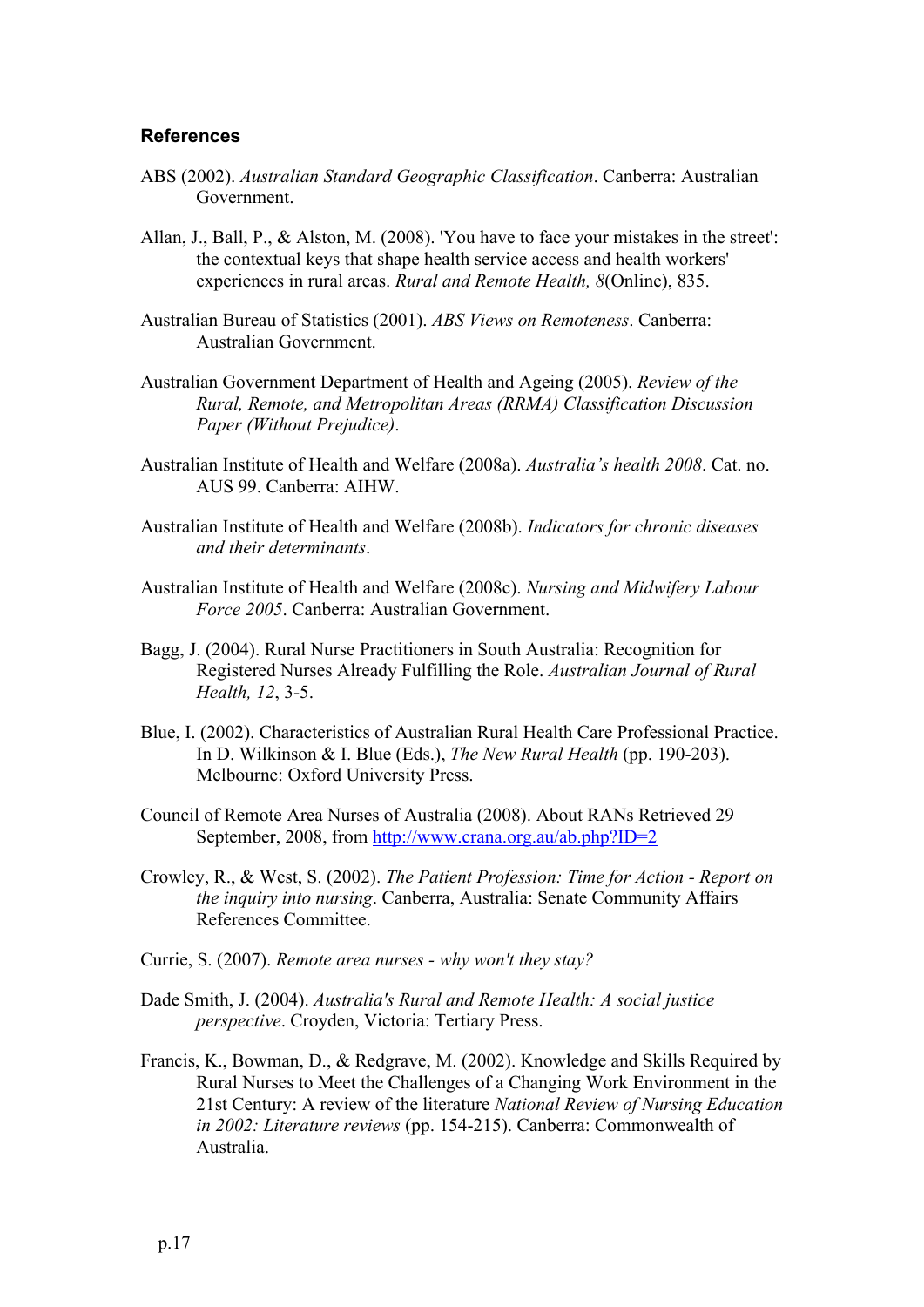- Francis, K., & Chapman, Y. (2008). Promoting Healthy Partnerships with Rural Populations. In K. Francis, Y. Chapman, K. Hoare & J. Mills (Eds.), *Community as Partner: Theory and Practice in Nursing (pp. 371-382).* Philadelphia: Wolters Kluwer/Lippincott, Williams and Wilkins.
- Gardner, A. (2007). *Nurse Practitioner Services & Workforce Design*. Paper presented at the 'Mission Possible' Reforming Tasmania's Health System: Combined Associations & Colleges State Health Conference.
- Gibb, H. (2003). Rural community mental health nursing: A grounded theory account of sole practice. *International Journal of Mental Health Nursing, 12*, 243-250.
- Gibb, H., Anderson, J., & Forsyth, K. (2004). Developing support for remote nursing education through workplace culture that values learning. *Australian Journal of Rural Health., 12*, 2001-2205.
- Gibb, H., Forsyth, K., & Anderson, J. (2006). Culture of Rural Nursing Practice: A Critical Theoretical Analysis of Determinants of Power in Nursing. *Australian Journal of Advanced Nursing, 23*(2), 34-39.
- Gray, I., & Phillips, E. (2001). Beyond Life 'In the Bush': Australian rural cultures. In S. Lockie & L. Bourke (Eds.), *Rurality Bites* (pp. 52-60). Annandale: Pluto Press.
- Gum, L. (2007). Studying nursing in a rural setting: are students adequately supported and prepared for rural practice? A pilot study. *Rural and Remote Health, 7*(Online), 628.
- Hanna, L. (2001). Continued Neglect of Rural and Remote Nursing in Australia: The link with poor health outcomes. *Australian Journal of Advanced Nursing, 19*(1), 36-45.
- Hegney, D. (1996). The Status of Rural Nursing in Australia: A Review. *Australian Journal of Rural Health, 4*, 1-10.
- Hegney, D. (1997a). Defining Rural and Rural Nursing. In L. Siegloff (Ed.), *Rural nursisng in the Australian context*. Canberra: Royal College of Nursing, Australia.
- Hegney, D. (1997b). Extended, expanded, multi-skilled or advanced practice? -- rural nurses in Australia, 1991-1994. *Collegian: Journal of the Royal College of Nursing, Australia., 4*(4), 22-27.

Hegney, D. (2000). Rural nursing in Australia. In A. Bushy (Ed.), *Orientation to nursing in the rural community* . California: Sage Publications Inc.

Hegney, D., & McCarthy, A. (2000). Job Satisfaction and Nurses in Rural Australia. *The Journal of Nursing Administration, 30*(7/8), 347-350.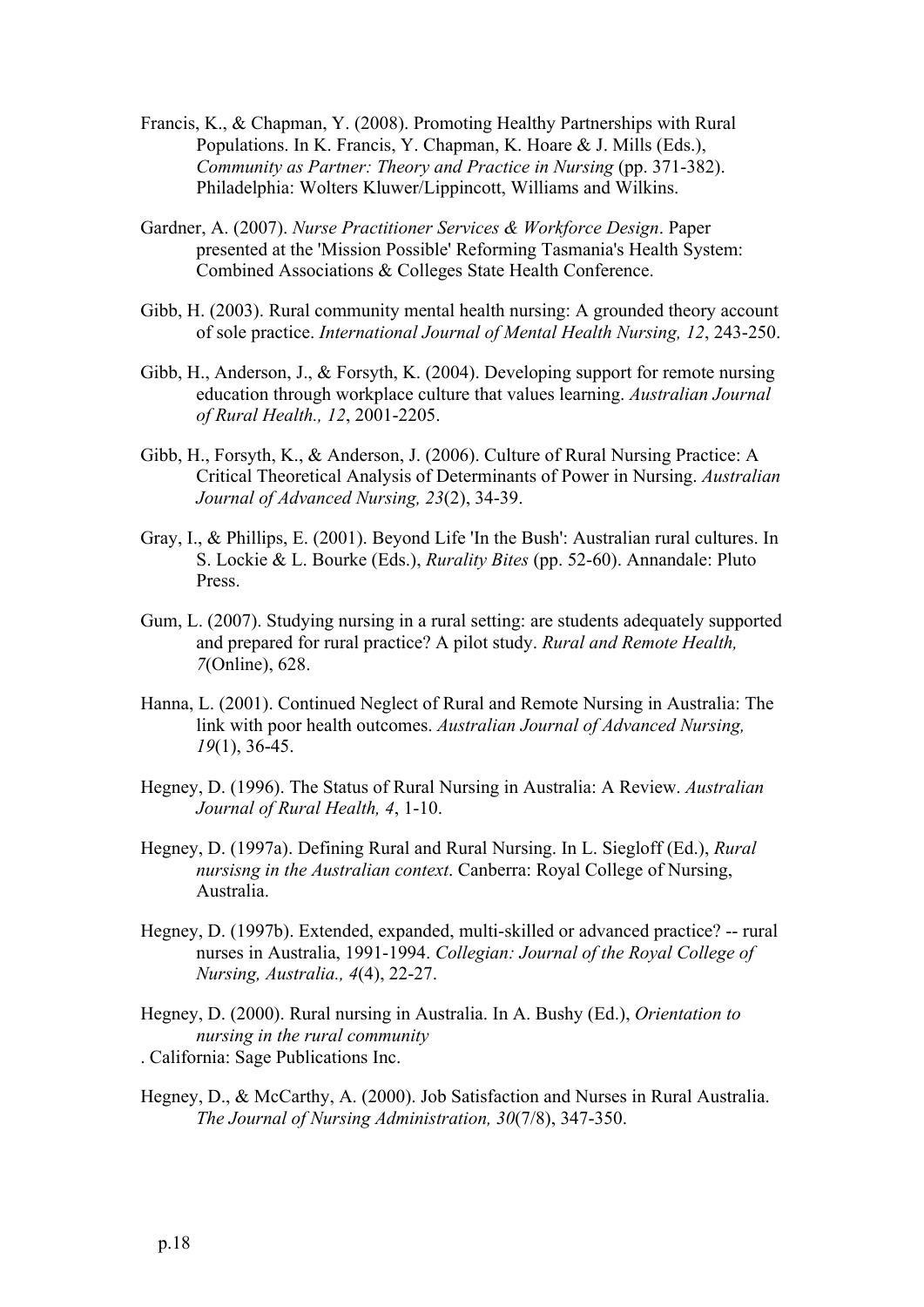- Hegney, D., & McCarthy, A. (2002). Preparation for Rural Nursing Practice. In D. Wilkinson & I. Blue (Eds.), *The New Rural Health* (pp. 237-252). Melbourne: Oxford University Press.
- Hegney, D., McCarthy, A., Rogers-Clark, C., & Gorman, D. (2002a). Retaining rural and remote area nurses: the Queensland, Australia experience. *Journal of Nursing Administration., 32*(3), 128-135.
- Hegney, D., McCarthy, A., Rogers-Clark, C., & Gorman, D. (2002b). Why nurses are attracted to rural and remote practice. *Australian Journal of Rural Health., 10*(3), 178-186.
- Hegney, D., McCarthy, A., Rogers-Clark, C., & Gorman, D. (2002c). Why nurses are resigning from rural and remote Queensland health facilities. *Collegian: Journal of the Royal College of Nursing, Australia., 9*(2), 33-39.
- Hegney, D., Pearson, A., & McCarthy, A. (1997). *The Role and Function of The Rural Nurse in Australia*. Canberra: Royal College of Nursing, Australia.
- Hegney, D., Ross, H., Baker, P., Rogers-Clark, C., King, C., Buikstra, E., et al. (2008). *Identification of personal and community resilience that enhance psychological wellness: A Stanthorpe study*. Toowoomba: University of Southern Queensland.
- Hugo, G. (2002). Australia's Changing Non-metropolitan Population. In D. Wilkinson & I. Blue (Eds.), *The New Rural Health* (pp. 12-43). Melbourne: Oxford University Press.
- Iliffe, J. (2000). Nursing workforce issues: An international perspective. [Editorial]. *Australian Nursing Journal, 9*(1), 1.
- Indigenous Nursing Education Working Group (2002). *gettin em n keepin em*. Canberra: Commonwealth Department of Health and Ageing Office for Aboriginal and Torres Strait Islander Health.
- International Council of Nurses (1999). Nurse Retention, Transfer and Migration Retrieved 3rd May, 2007, from www.icn.ch
- International Council of Nurses (2006). *The Global Nursing Shortage: Priority Areas for Intervention*. Geneva.
- Kenny, A., & Duckett, S. (2003). Educating for rural nursing practice. *Journal of Advanced Nursing, 44*(6), 613-622.
- Kenny, A., Endacott, R., Botti, M., & Watts, R. (2007). Emotional toil: psychosocial care in rural setting for patients with cancer. *Journal of Advanced Nursing, 60*(6), 663-672.
- Kruske, S., Lenthall, S., Kildea, S., Knight, S., MacKay, B., & Hegney, D. (2008). Rural and Remote Area Nursing. In D. Brown, H. Edwards, S. Lewis, M. Heitkemper, S. Dirksen, P. O'Brien & L. Bucher (Eds.), *Medical-Surgical*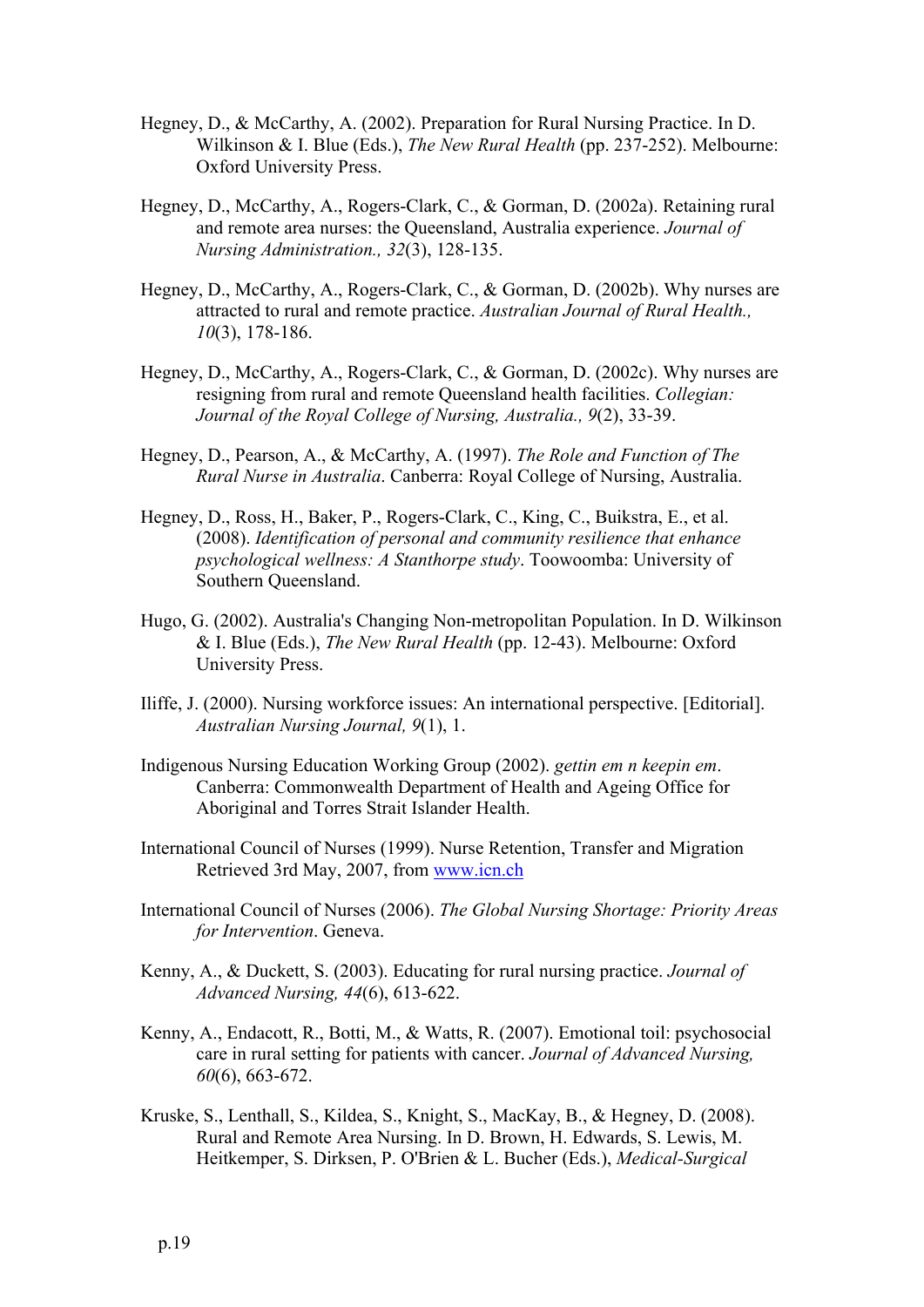*Nursing: Assessment and management of clinical problems* (2nd ed., pp. 200- 214). Sydney: Mosby Elsevier.

- Larson, A. (2002). Contemporary Rural Australian Society. In D. Wilkinson & I. Blue (Eds.), *The New Rural Health* (pp. 3-11). Melbourne: Oxford University Press.
- Lauder, W., Reel, S., Farmer, J., & Griggs, H. (2005). Social capital, rural nursing and rural nursing theory. *Nursing Inquiry, 13*(1), 73-79.
- Lea, J., & Cruickshank, M. (2007). The experience of new graduate nurses in rural practice in New South Wales. *Rural and Remote Health, 7*(Online), 814.
- Mahnken, J. (2001). Rural nursing and health care reforms: building a social model of health. *Rural and Remote Health, 1*(Online), 104.
- Mills, J. (2008). The Trajectory of Cultivating and Growing Rural Nurses: Findings from a constructivist grounded theory study. *Social Theory & Health, Accepted for publication 27th June 2008*.
- Mills, J., Francis, K., & Bonner, A. (2006). The problem of workforce for the social world of Australian rural nurses: a collective action frame analysis. *Journal of Nursing Management, 15*(7), 721-730.
- Mills, J., Francis, K., & Bonner, A. (2007a). Live my work: rural nurses and their multiple perspectives of self. *Journal of Advanced Nursing, 59*(6), 583-590.
- Mills, J., Francis, K., & Bonner, A. (2007b). The Accidental Mentor: Australian rural nurses developing supportive relationships in the workplace. *Rural and Remote Health, 7*(842).
- Mills, J., Francis, K., & Bonner, A. (2008a). Getting to Know a Stranger rural nurses' experiences of mentoring: A grounded theory. *International Journal of Nursing Studies, 45*(**4**), 599-607.
- Mills, J., Francis, K., & Bonner, A. (2008b). Walking with another: rural nurses' experiences of mentoring. *Journal of Research in Nursing, 13*(1), 23-35.
- Mills, J., Lennon, D., & Francis, K. (2006). Mentoring Matters: developing rural nurses knowledge and skills. *Collegian, 13*(3), 32-36.
- National Nursing Workforce Forum (2000). *Rethinking Nursing: National Nursing Workforce Forum*, Canberra.
- National Rural Health Alliance (2005). *Advanced rural and remote nursing practice* (Position Paper). Canberra: National Rural Health Alliance.
- National Rural Health Alliance (2006). *The health of Aboriginal and Torres Strait Islander Australians*. Canberra.
- Pink, B., & Allbon, P. (2008). *The Health and Welfare of Australia's Aboriginal and Torres Strait Islander People*. Canberra: Australian Bureau of Statistics and the Australian Institute of Health and Welfare.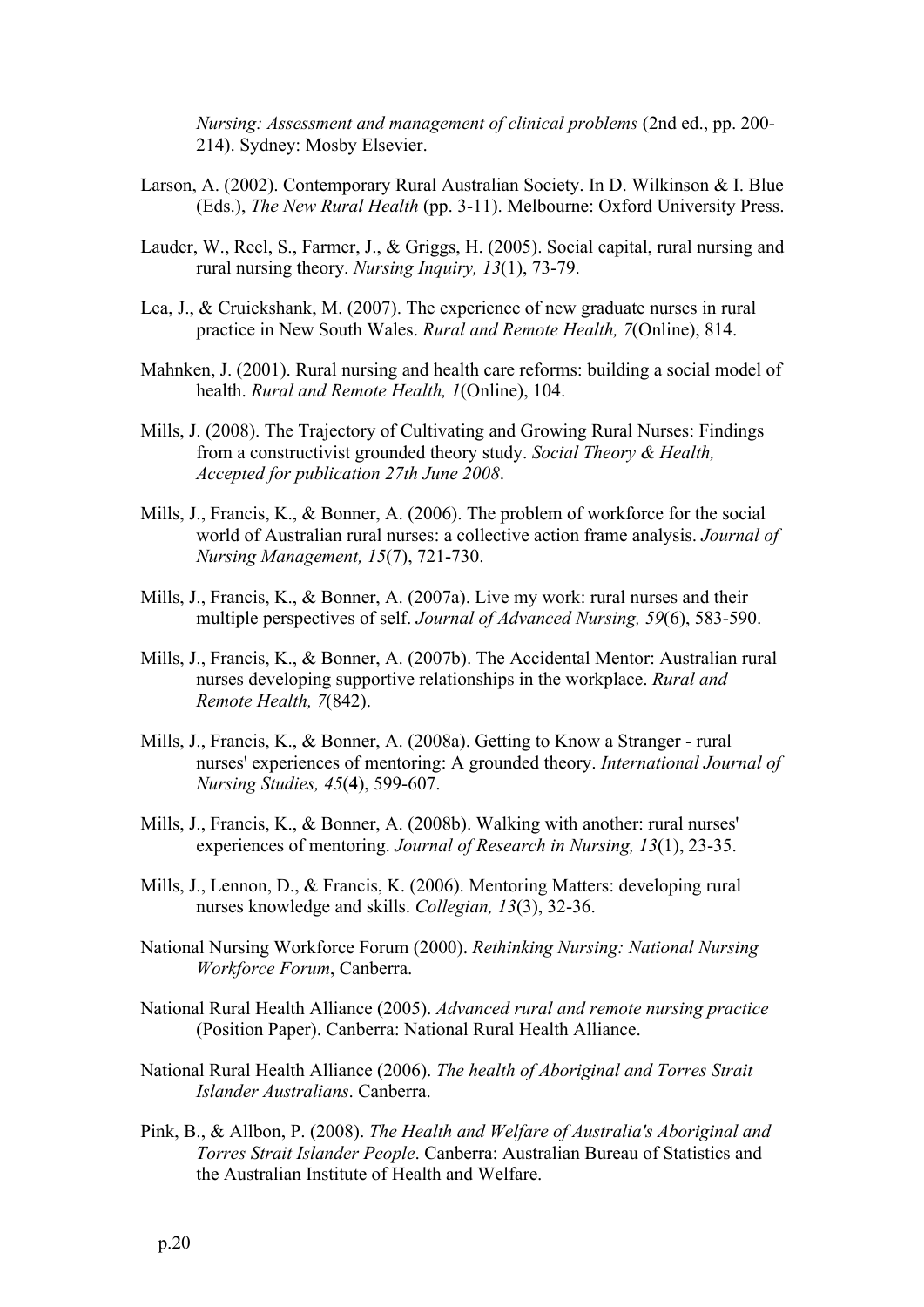Productivity Commission (2005). *Australia's Health Workforce*. Canberra.

- Roberts, K. (1996). The Rural Nurse-Practitioner: Concepts and issues. *Australian Journal of Rural Health, 4*, 171-178Nurse-Practitioner.
- Sedgwick, M., & Yonge, O. (2008). 'We're it', 'We're a team', 'We're family' means a sense of belonging. *Rural and Remote Health, 8*(Online), 1021.
- Simmons, D., & Hsu-Hage, B. (2002). Determinants of Health, Disease, and Disability: Difference between Country and City. In D. Wilkinson & I. Blue (Eds.), *The New Rural Health* (pp. 79-93). Melbourne: Oxford University Press.
- Sullivan, E., Francis, K., & Hegney, D. (2008). Review of small rural health services in Victoria: how does the nursing-medical division of labour affect access to emergency care? *Journal of Clinical Nursing, 17*(12), 1543-1552.
- Teasley, S., Sexton, K., Carroll, C., Cox, K., Riley, M., & Ferriell, K. (2007). Improving Work Environment Perceptions for Nurses Employed in a Rural Setting. *The Journal of Rural Health, 23*(3), 179-182.
- Thornton, R. (1992). Rural Nursing Practice. In G. Gray & R. Pratt (Eds.), *Issues in Australian Nursing 3* (pp. 121-132). Melbourne: Churchill Livingstone.
- Timmings, R. (2006). Rural and Isolated Practice Registered Nurse (RIPRN) Emergency nurses of the Queensland 'bush'. *Australasian Emergency Nursing Journal, 9*, 29-34.
- Turner, C., Keyzer, D., & Rudge, T. (2007). Spheres of influence or autonomy? A discourse analysis of the introduction of Nurse Practitioners in rural and remote Australia. *Journal of Advanced Nursing, 59*(1), 38-46.
- Usher, K., Lindsay, D., & Mackay, W. (2005). An innovative nurse education program in the Torres Strait Islands. *Nurse Education Today, 25*, 437-441.
- Usher, K., Miller, M., Turale, S., & Goold, S. (2005). Meeting the challenges of recruitment and retention of Indigenous people into nursing: outcomes of the Indigenous Nurse Education Working Group. *Collegian, 12*(3), 27-31.
- Wallace, A., & Boylan, C. (2007). *Reawakening education policy and practice in rural Australia.* Paper presented at the Collaboration for Success, Perth.
- Wilson, D., & Grant, J. (2008). Promoting Health Partnerships with Indigenous Communities. In K. Francis, Y. Chapman, K. Hoare & J. Mills (Eds.), *Community as Partner: Theory and Practice in Nursing (pp. 371-382).* Philadelphia: Wolters Kluwer/Lippincott, Williams and Wilkins.
- World Health Organisation (2008). *Closing the gap in a generation: Health equity through action on the social determinants of health*. Geneva: WHO.